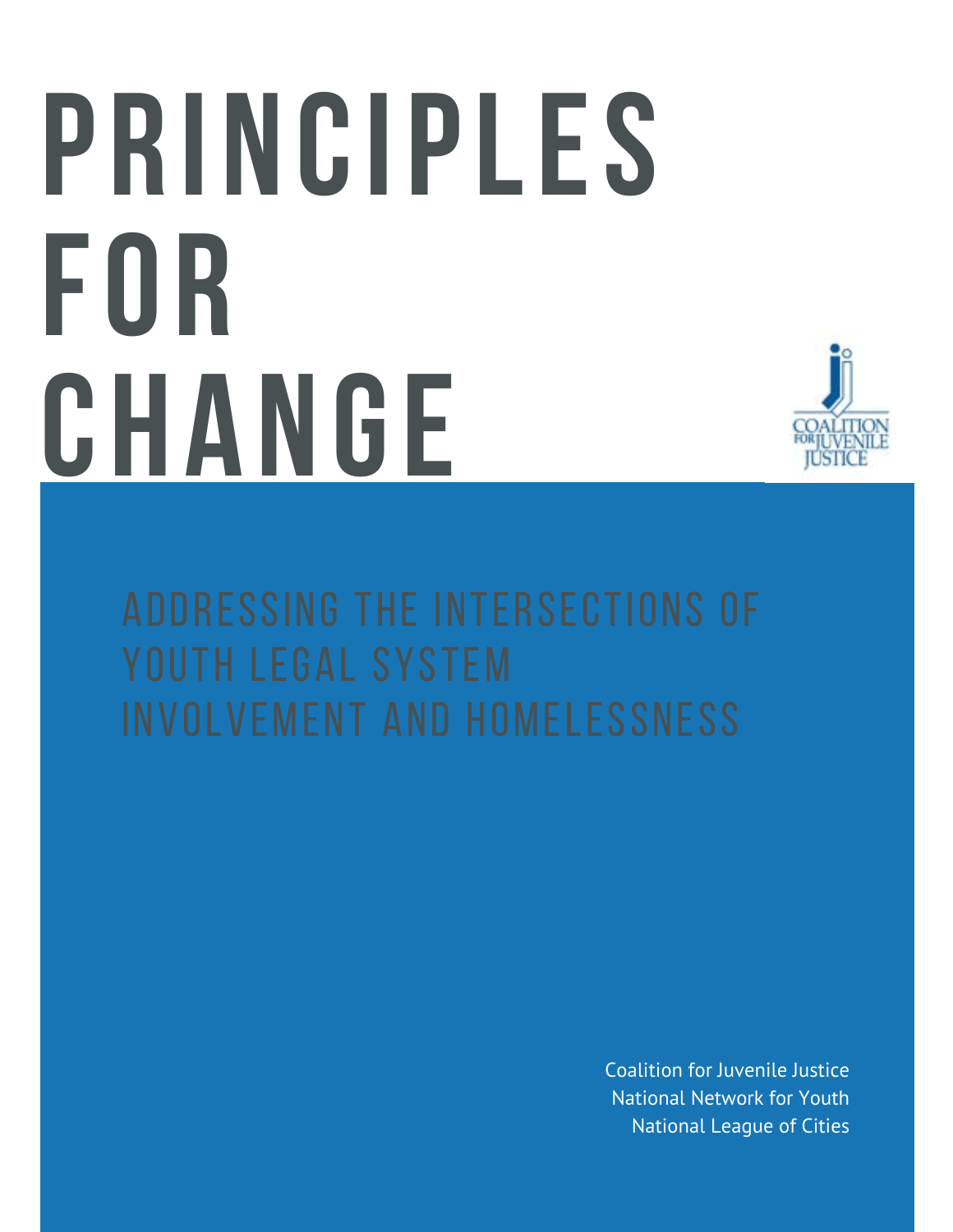

# **OUR THANKS & A P P R E C I A T I O N**

The development of the Principles for Change was made possible by the generous support of the Raikes Foundation and the Coalition for Juvenile Justice's (CJJ's) membership. These Principles benefited immensely from the expertise and counsel of a multidisciplinary group of Project Advisors, composed of service providers, researchers, policy experts, and other juvenile justice and homelessness stakeholders.

'Collaborating for Change' is a project of the Coalition for Juvenile Justice and its partners the National Network for Youth (NN4Y) and National League of Cities' (NLC) Institute for Youth, Education, and Families. This initiative brings together stakeholders from across multiple sectors to ensure that a youth's involvement with the legal system does not increase the likelihood that they will experience homelessness, and that communities support rather than criminalize youth who experience homelessness. **0 2**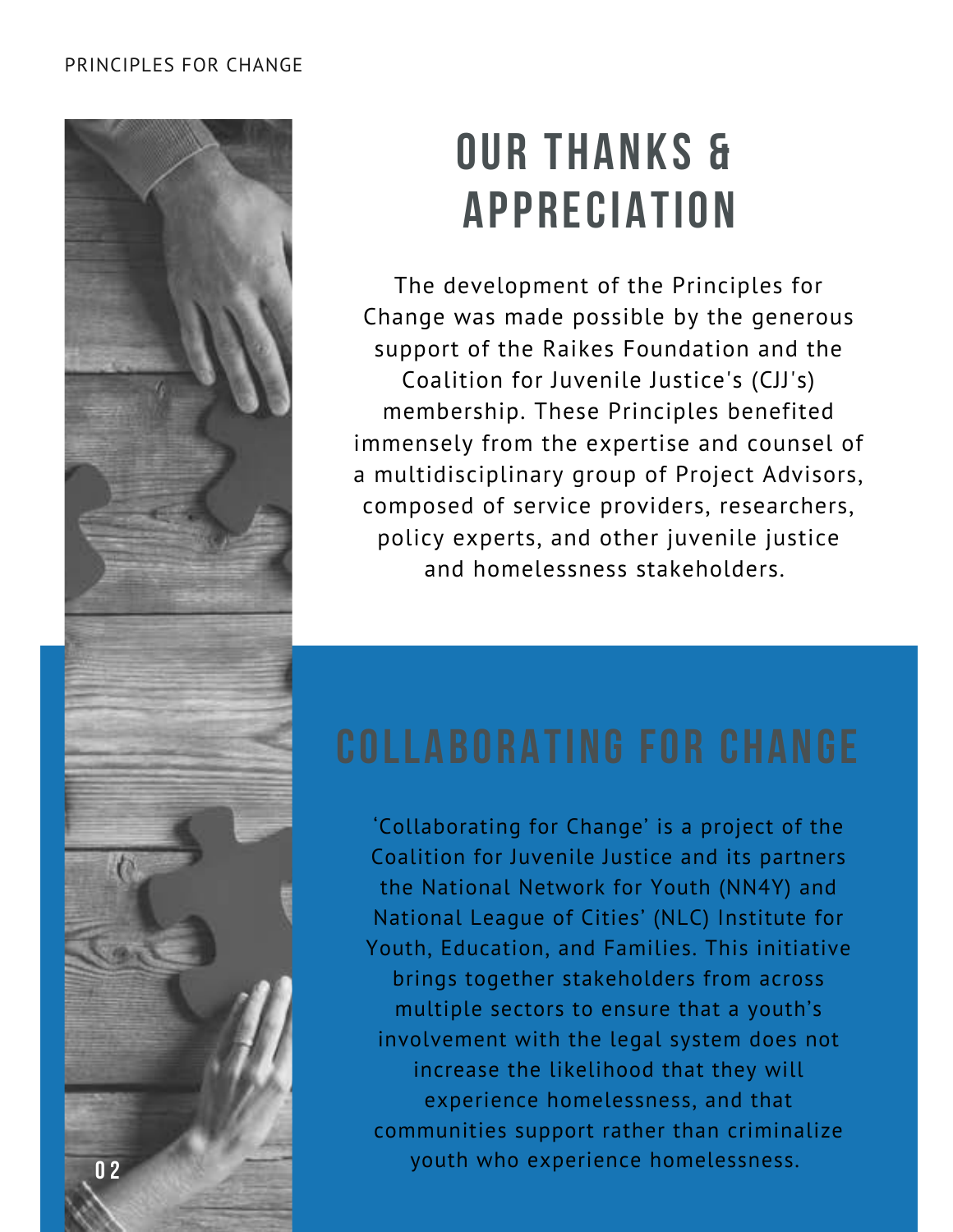# **I N T R O D U C T I O N**

Each year, nearly 380,000 minors experience "unaccompanied" homelessness meaning they are homeless and without a parent or guardian — for a period of longer than one week.[1] These young people, much like their adult counterparts, are often cited, arrested, charged, and/or incarcerated instead of being provided with the supports they need. One million youth are also involved with law enforcement or the juvenile justice system each year,[2] an experience that can increase their likelihood of becoming homeless.

Many young people experience both homelessness and involvement with the legal system. The following key principles and policy recommendations can help jurisdictions ensure that a youth's involvement with the legal system does not increase the likelihood that they will experience homelessness, and that youth experiencing homelessness receive the services and supports they need instead of being cited, arrested, charged, or incarcerated. Juvenile justice agencies, youth homelessness service providers, and related stakeholders can improve outcomes for youth through collaboration, innovation, and the use of research and promising practices to inform their work. These recommendations should be used as a guide.

# **E X E C U T I V E S U M M A R Y**

A young person's involvement with the legal system can increase their likelihood of later experiencing homelessness for many reasons, including the fact that educational disruptions and juvenile delinquency records can make it harder to obtain employment. Adequate reentry planning and other recommendations in this document can change this though!

Youth experiencing homelessness, meanwhile, may also be swept into the youth legal system through laws that prohibit simply being in public spaces, such as juvenile curfews, or anti-sitting or sleeping ordinances. Both youth legal system involvement and youth homelessness have long-term negative consequences. The Principles in this document provide a roadmap for communities to help young people avoid experiencing legal system involvement and/or youth homelessness. This includes doing the following: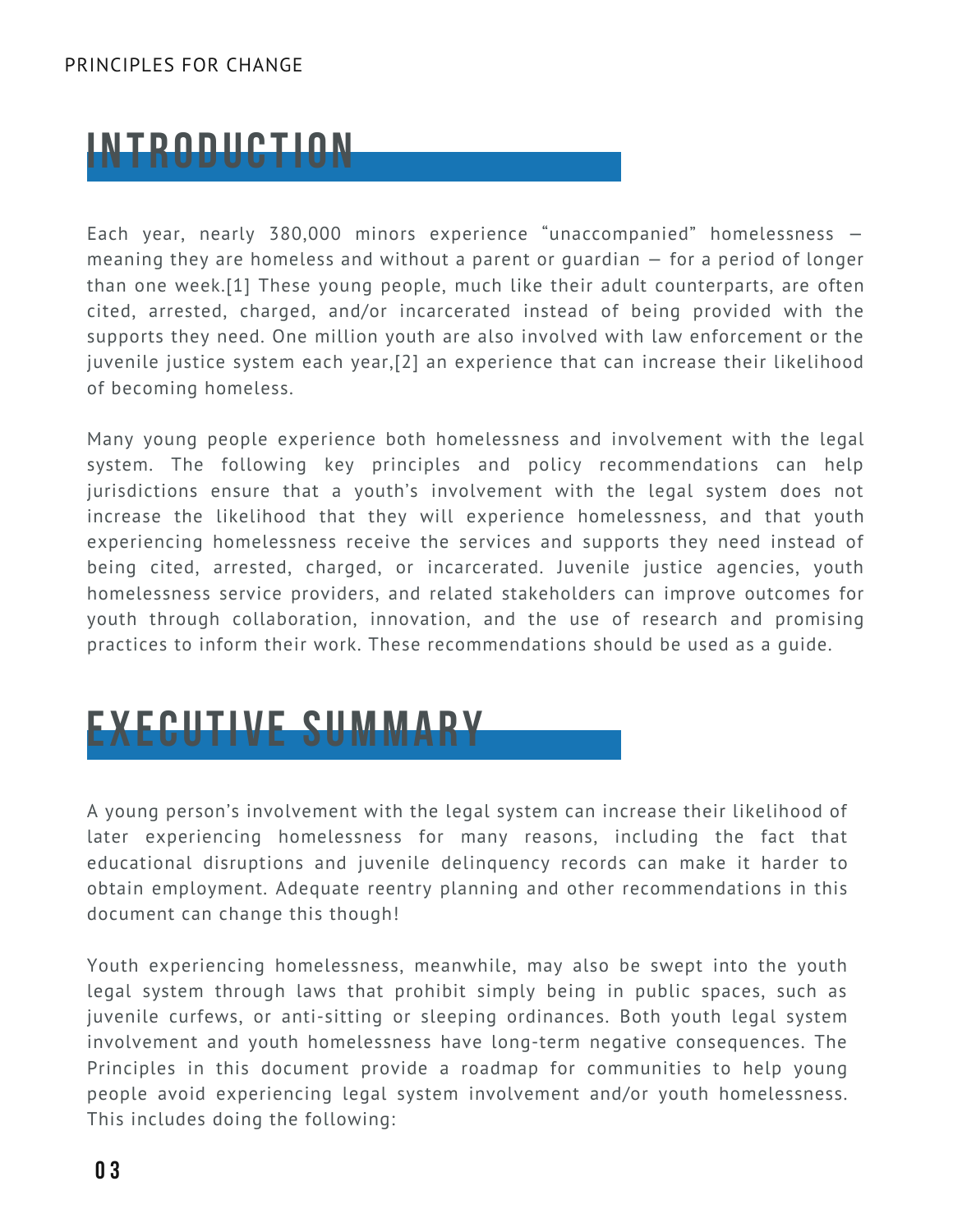Principle 1: Ensure that the laws and policies in your jurisdiction do not lead youth experiencing homelessness to be cited, arrested, or charged for survival acts or "quality of life" offenses.

Principle 2: Ensure that young people are diverted from legal system involvement whenever possible, and that any diversion programs or services are appropriately tailored to meet the needs of youth experiencing homelessness.

Principle 3: When legal system system involvement cannot be avoided, ensure that comprehensive transition planning begins immediately after—and continues throughout—a youth's confinement or probation supervision.

Principle 4: Ensure your community has both long- and short-term safe housing options available for youth who are, or have been, involved with the youth legal system system.

Principle 5: Ensure your community provides youth and their families with related services and supports that can help them obtain and keep safe and stable housing.

Principle 6: Ensure that youth, and their families, are not kicked out of their homes or denied housing because the youth have been arrested or adjudicated for a delinquency offense.

Principle 7: Ensure youth help lead and shape the identification and implementation of policy and practice solutions to address the connections between the youth legal system and youth homelessness.

Principle 9: Ensure that law enforcement, courts, schools, and service providers employ gender-responsive and age- and culturally appropriate trauma-informed responses when working with youth.

Principle 10: Undertake and fund research to help better understand the issue of youth homelessness and identify solutions.

Throughout this document, the goal is to ensure efforts prioritize LGBTQ+ youth, gender non-conforming (GNC) youth, youth of color, youth with disabilities and other over-represented populations to address and reduce the disproportionalities that exist in the populations of youth experiencing homelessness and/or youth involved with the legal system.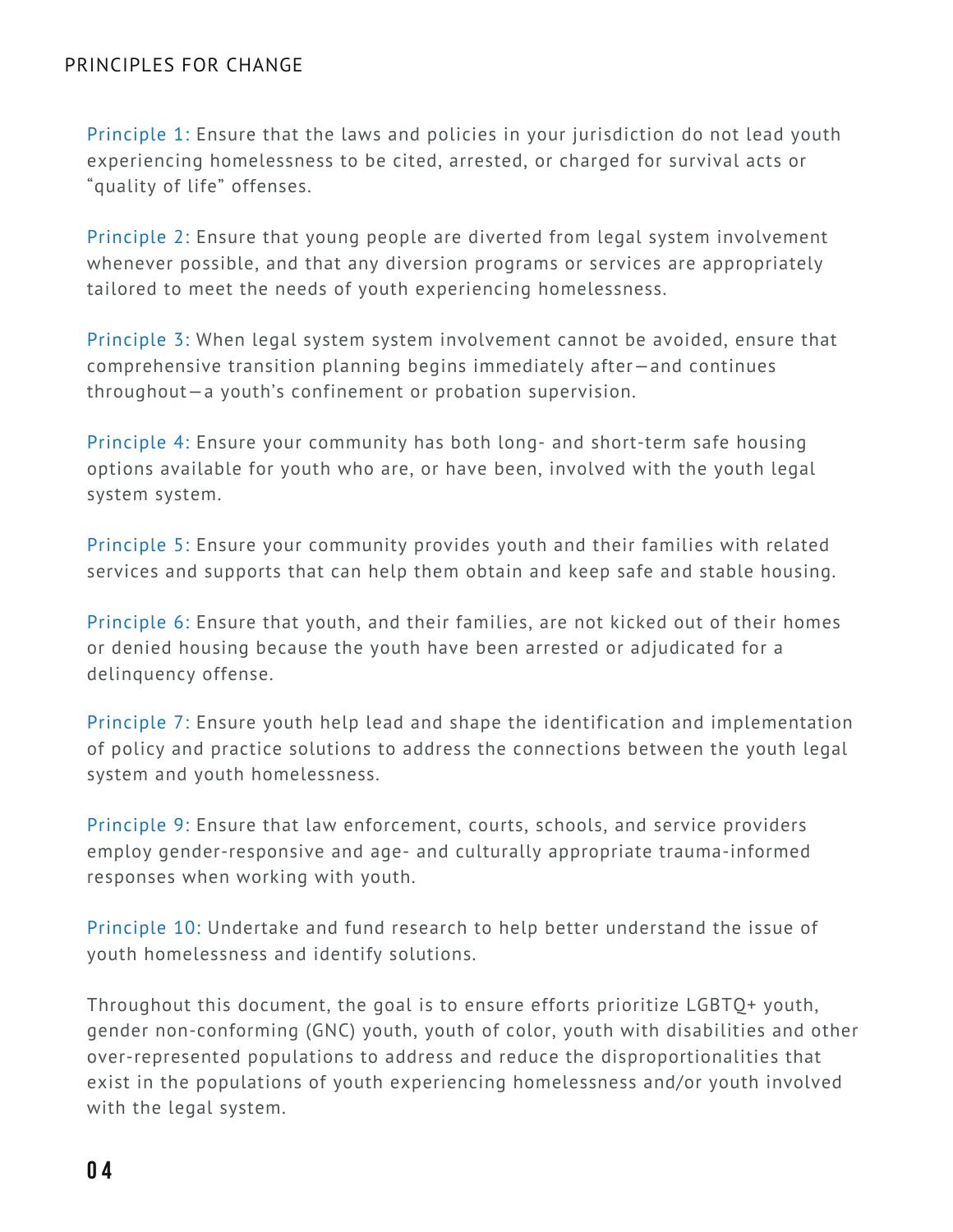

# **NG THE ISSUE**

Young people may be arrested for reasons that are directly related to their lack of safe and stable housing, such as spending a night in a park in violation of a municipal ordinance that prohibits sleeping in public spaces. But homelessness can also be associated with legal system involvement in more complex ways.

# **ING THE ICCIIE**

Definitions of youth homelessness—and eligibility for services—may vary from program to program and state to state. We suggest using the broadest possible definition in enacting the recommendations presented in this document to aid the greatest number of youth and to include populations or circumstances that may be particularly common among youth with legal system involvement.

For explanations of terms related to youth homelessness, see National Network for Youth's website at [www.nn4youth.org/learn/definitions/.](http://www.nn4youth.org/learn/definitions/)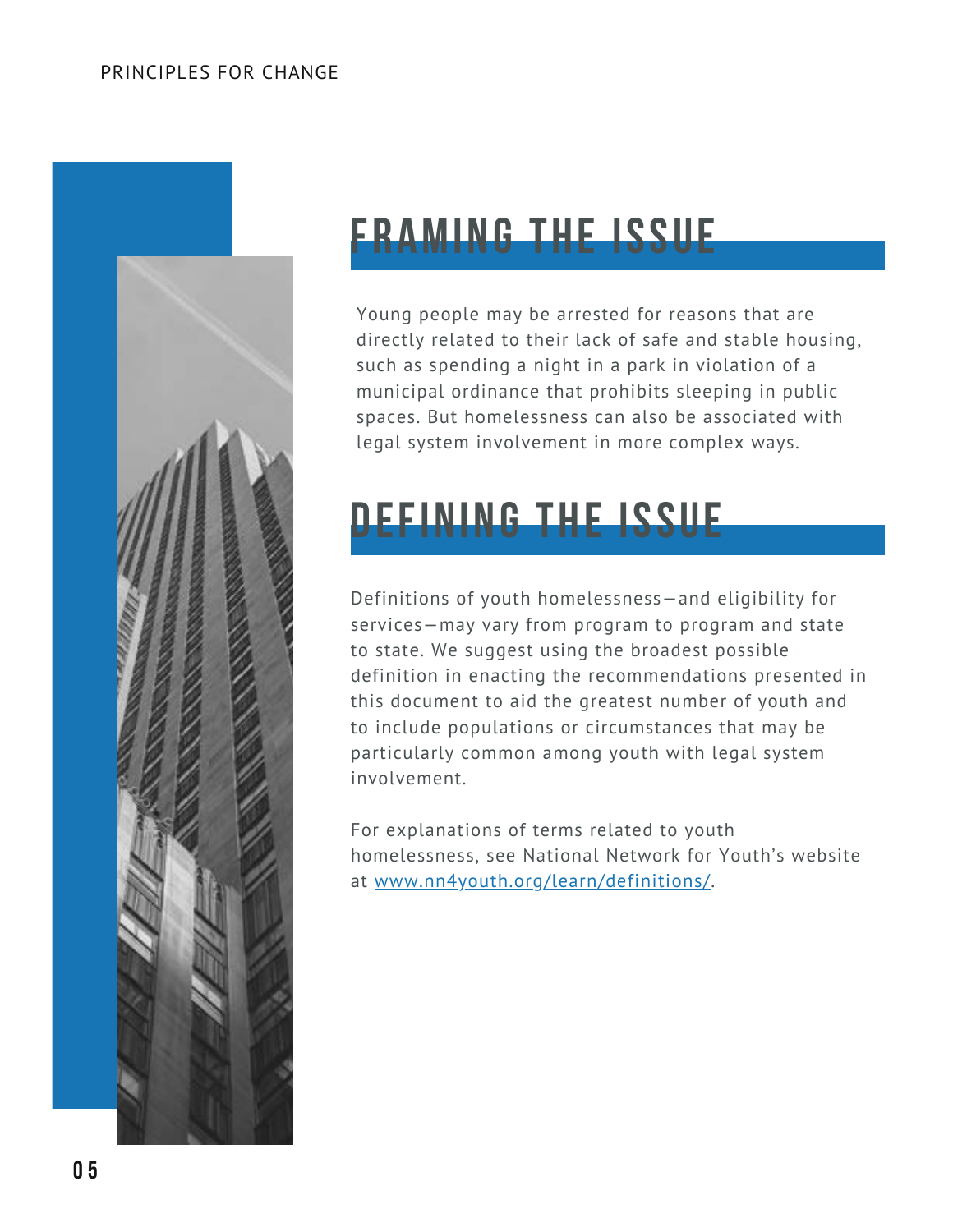Laws that disproportionately impact youth experiencing homelessness can make them more likely to enter the youth legal system. This can also increase a young person's likelihood of homelessness. Youth legal system agencies, courts, schools, city and other local government leaders, community-based service providers (including runaway and homeless youth programs), law enforcement, and other stakeholders all have a role to play in ensuring that youth are not cited, arrested, charged, or incarcerated for their lack of stable, secure, and permanent housing.

Young people who are experiencing homelessness regularly come into contact with law enforcement and are frequently arrested. In a 2016 study [3], runaway and homeless youth in 11 cities across the country were interviewed. Among them, nearly 44% indicated that they had stayed in a jail, prison, or juvenile detention center, nearly 78% stated they had at least one interaction with the police, and nearly 62% reported that they had been arrested at some point in their lives.[4] Chapin Hall's Voices of Youth Count found that among youth who said they had experienced homelessness, 46% had also been in a juvenile detention facility, jail, or prison, as compared to 15% of the general population.[5] Both youth homelessness and the youth legal system disproportionately impact Black, Hispanic, and LGBTQ+/GNC young people.[6]

Common reasons for the criminalization of youth experiencing homelessness are quality of life offenses and survival acts. Quality of life offenses are laws and policies that forbid sitting, sleeping, eating or performing other life-sustaining acts (survival acts) in public places. These laws and policies punish young people solely because they do not have a safe and stable place to live. Youth may also become involved with the legal system in other circumstances that are directly related to homelessness and poverty including:

- stealing food or property, or performing other illegal acts to obtain money to buy food or pay for shelter or other items necessary for survival.
- being arrested for sleeping in parks or trespassing while seeking shelter on a rooftop, in an unused home or commercial building, or after hours in a business.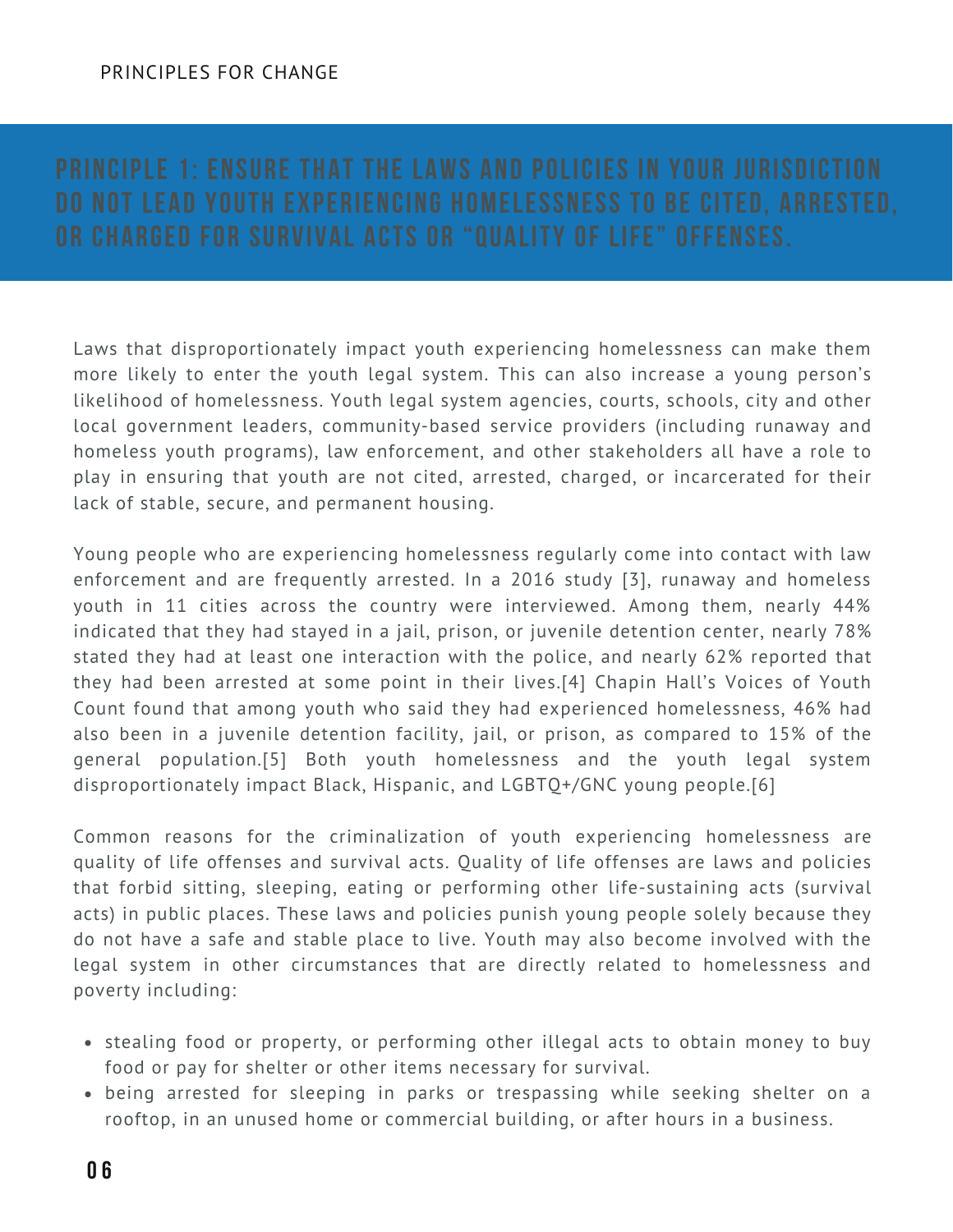being unable to pay fines or fees for minor or "non-criminal" offenses (e.g., unpaid traffic tickets), or not receiving notice of tickets or court dates due to lack of a current mailing address, and acquiring a warrant as a result. Tickets, including citations for acts like accessing public transit without payment (e.g., turnstile jumping) can also lead to a spiral of deeper legal involvement for young people who did not have the funds to pay even small amounts in the first place. Conditions of release or probation that require youth to remain housed also effectively criminalize youth for homelessness, and can lead youth to stay in exploitative or highly unsafe situations in order to avoid incarceration.



Protective physical altercations may also occur in situations of assault, robbery, sexual exploitation or labor trafficking, which occurs across *all genders*, with the majority affected being girls.[7] This often leads to the survivors being criminalized instead of supported, or having their underlying needs or traumas addressed. Acts of survival are carried out due to necessity and situations of crisis. As noted by the Family and Youth Services Bureau and the Administration on Children, Youth and Families, "researchers emphasize that criminal offenses or illegal acts committed by runaways and youth experiencing homelessness are frequently motivated by basic survival needs, such as food and shelter; the presence of adverse situations, such as hunger and unemployment; self-medication through use of alcohol and drugs; and a lack of opportunities for legitimate self-support."[8] Because of the over policing of communities of color, Black and Latinx youth are more likely to come into contact with law enforcement and be penalized for behaviors stemming from their lack of housing.

High levels of incarceration for these types of low-level misdemeanors impose tremendous costs on society, with lasting negative effects on individuals, families, and communities. [Research](https://www.ncmedicaljournal.com/content/ncm/80/6/372.full.pdf) has shown the negative health consequences of mass incarceration.[9] In addition to negative consequences in terms of health, both mental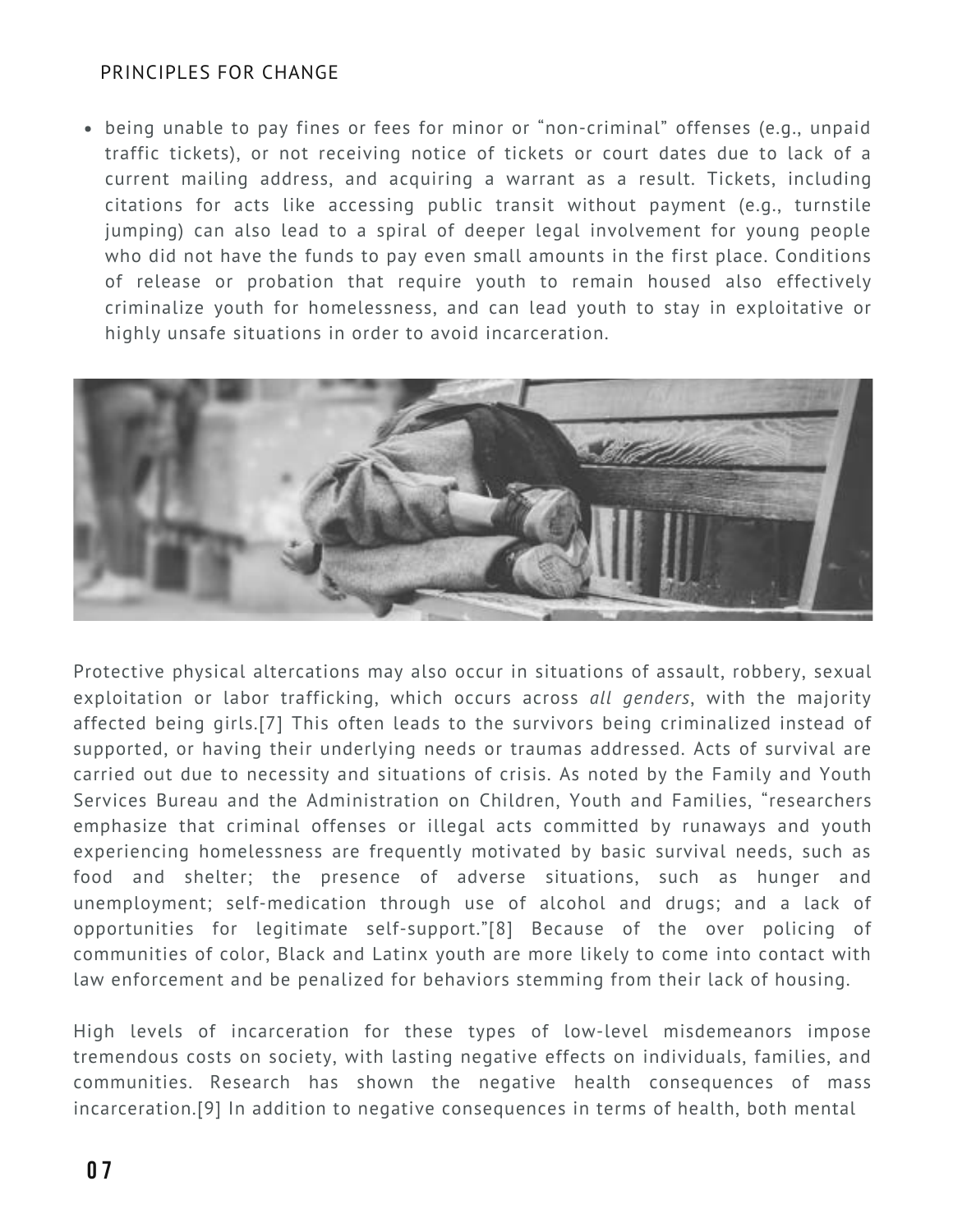and physical, the economic costs are substantial and detrimental. According to a [report](https://justicepolicy.org/wp-content/uploads/justicepolicy/documents/executive_summary_-_sticker_shock_final.pdf) by the Justice Policy Institute, it costs approximately \$148,767 per individual young person per year to confine youth in facilities.[10]

Communities should collaborate to ensure that youth are not criminalized because they sit or sleep in public places, or engage in other actions that are necessitated by their lack of safe and secure housing and other unmet basic needs. Communities should work together to evaluate existing laws and repeal those that criminalize people experiencing homelessness. Examples of such laws could include curfews, prohibitions on being in a park after dark, and other similar measures. Instead of arrest or referral to the court system, communities should work to provide young people with the services they need to address their underlying challenges. Such services should be developed in partnership with young people and families, particularly youth who have been directly impacted by the legal system and homelessness.



- **[Housing Not Handcuffs](https://nlchp.org/housing-not-handcuffs/)** is a national campaign to "stop the criminalization of [homelessness, and push for effective housing policies that end homelessness,"](https://www.cga.ct.gov/2016/act/pa/pdf/2016PA-00147-R00HB-05642-PA.pdf) led by the National Law Center on Homelessness & Poverty. Individuals, organizations, and government agencies can all endorse the campaign, view model policies, and find advocacy talking points and other resources on their website.[11]
- **["](https://www.cga.ct.gov/2016/act/pa/pdf/2016PA-00147-R00HB-05642-PA.pdf)***[Alone Without A Home](http://bit.ly/2lirh3j)***[,"](https://www.cga.ct.gov/2016/act/pa/pdf/2016PA-00147-R00HB-05642-PA.pdf)** [a report by the](https://www.cga.ct.gov/2016/act/pa/pdf/2016PA-00147-R00HB-05642-PA.pdf) **[National Law Center on Homelessness](https://www.cga.ct.gov/2016/act/pa/pdf/2016PA-00147-R00HB-05642-PA.pdf) and Poverty** [and the](https://www.cga.ct.gov/2016/act/pa/pdf/2016PA-00147-R00HB-05642-PA.pdf) **[National Network for Youth](https://www.cga.ct.gov/2016/act/pa/pdf/2016PA-00147-R00HB-05642-PA.pdf)**, discusses how youth [experiencing homelessness can become involved with the youth legal](https://www.cga.ct.gov/2016/act/pa/pdf/2016PA-00147-R00HB-05642-PA.pdf) system.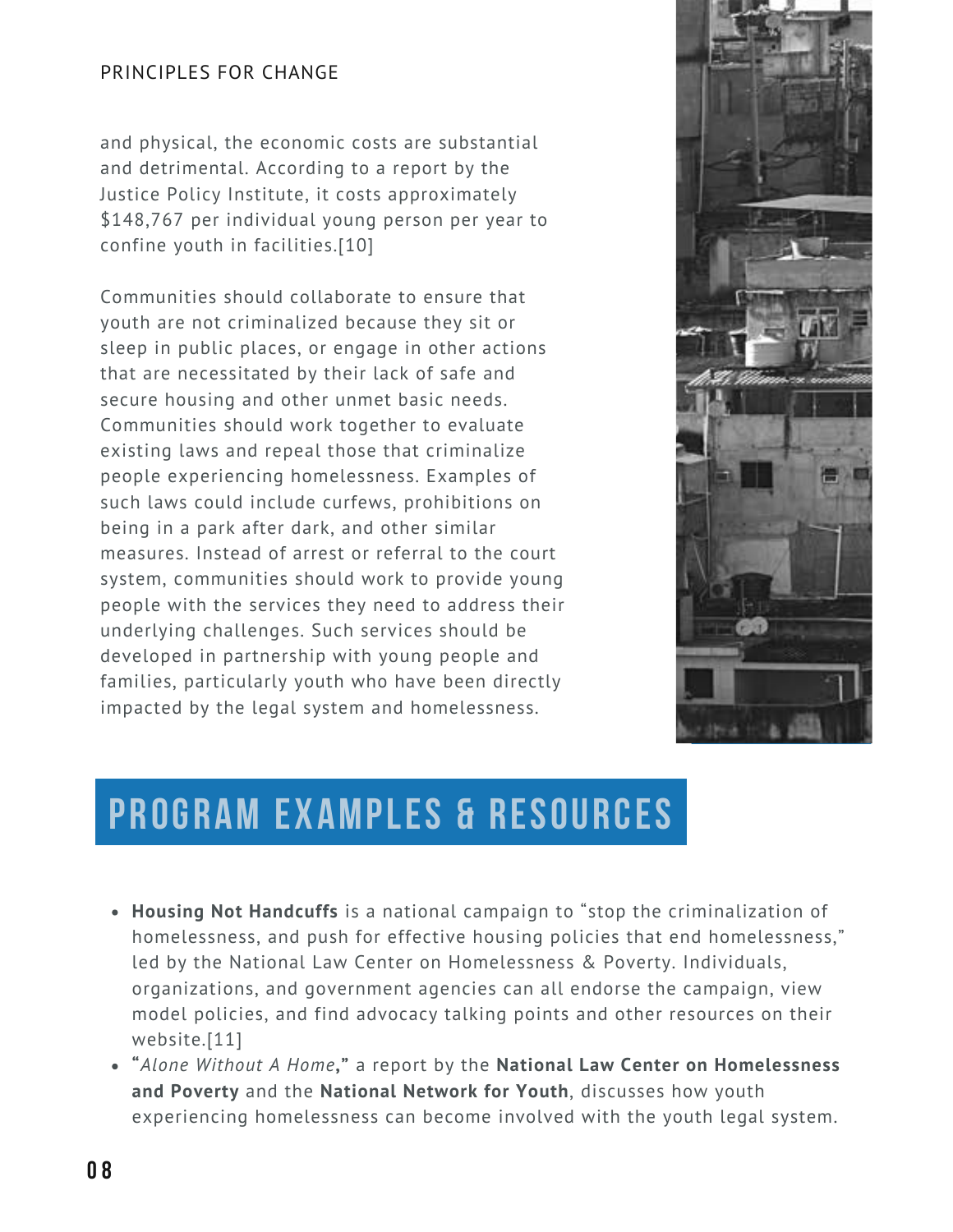The report also details laws that govern emancipation of minors, minors' abilities to sign contracts and consent to their own health care, access federal benefits and education, and homeless/outreach services.[12]

- [The](http://bit.ly/2kKBAK2) **[U.S. Department of Justice](http://bit.ly/2kKBAK2)** [has discussed](https://www.cga.ct.gov/2016/act/pa/pdf/2016PA-00147-R00HB-05642-PA.pdf) the constitutionality of, and relevant [case law on, criminalizing sleeping in public for individuals who are experiencing](https://www.cga.ct.gov/2016/act/pa/pdf/2016PA-00147-R00HB-05642-PA.pdf) homelessness and cannot access shelter beds. [13]
- [The](http://debtorsprison.jlc.org/#!/map) **[Juvenile Law Center](http://debtorsprison.jlc.org/#!/map) [\(JLC\)](https://www.cga.ct.gov/2016/act/pa/pdf/2016PA-00147-R00HB-05642-PA.pdf)** provides additional information about the impact of [fines and fees on youth.\[14\] According to JLC, in every state, youth and their](https://www.cga.ct.gov/2016/act/pa/pdf/2016PA-00147-R00HB-05642-PA.pdf) families face legal system costs, fees, fines, or restitution. Youth who can't afford to pay for their freedom, such as youth experiencing homelessness, often face serious consequences, including incarceration or extended probation. Many families either go into debt trying to pay these costs or must choose between paying for basic necessities (ex: groceries) and paying court costs and fees.
- [The](http://bit.ly/1L3lt5o) **[California Homeless Youth Project](http://bit.ly/1L3lt5o)** [s](https://www.cga.ct.gov/2016/act/pa/pdf/2016PA-00147-R00HB-05642-PA.pdf)hares research on the effects of criminalization of homelessness on youth and suggested public policy responses in ["Adding Insult to Injury: The Criminalization of Homelessness and Its Effects on](https://www.cga.ct.gov/2016/act/pa/pdf/2016PA-00147-R00HB-05642-PA.pdf) Youth."[15]

[A broad range of stakeholders have a role to play in ensuring that youth legal system](https://www.cga.ct.gov/2016/act/pa/pdf/2016PA-00147-R00HB-05642-PA.pdf) [involvement does not contribute to homelessness. A young person should not be](https://www.cga.ct.gov/2016/act/pa/pdf/2016PA-00147-R00HB-05642-PA.pdf) arrested or brought into the legal system solely to enable the provision of services to [address their housing needs. Instead, young people should be diverted as early in the](https://www.cga.ct.gov/2016/act/pa/pdf/2016PA-00147-R00HB-05642-PA.pdf) process as possible, preferably without any court booking required. Diversion should focus on addressing unmet needs, and services should be determined in collaboration with the youth themselves.

Diversion programs are intended to connect young people with services that address a variety of needs. Court personnel and providers should ensure that youth experiencing homelessness receive ample support to attend and successfully complete programs.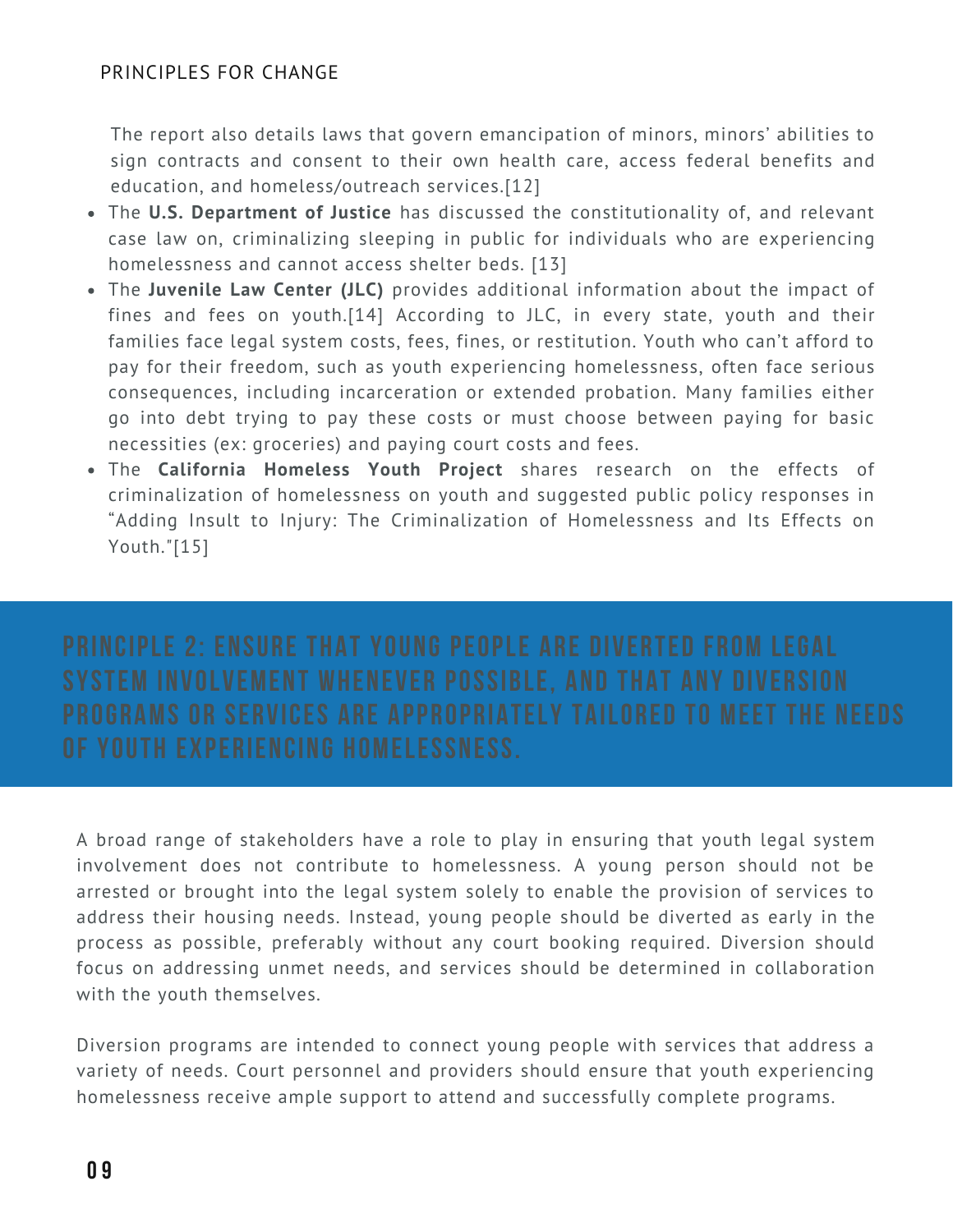Interagency working groups, such as those focused on racial and ethnic disparities within the legal system or youth involved in both the child welfare and youth legal systems (dual status youth), should integrate services and strategies to promote housing stability and decrease youth experiences of homelessness. Historically, more white youth have been placed in diversion programs than young people of color who are charged with the same or similar behaviors. When developing programming, communities should strive to avoid these disproportionate outcomes.

It is also critical to avoid tying sanctions to diversion. According to the [Annie E. Casey Foundation,](https://www.aecf.org/blog/what-is-juvenile-diversion) youth placed in effective diversion programs reoffend 45% less often than comparable youth facing formal court processing and/or more invasive sanctions.[16] Studies find that youth on probation are more responsive to rewards and incentives for positive behavior than they are to punishments and sanctions for negative behaviors. [17] The use of sanctions as part of a diversion program can pull young people deeper into the system. For these reasons, the Annie E. Casey Foundation recommends that systems using sanctions shift to using rewards and incentives instead.

# *Annie E. Casey Foundation Resources on Diversion:*

- *For more on sanctions, probation, [and diversion, visit 'Transforming](https://assets.aecf.org/m/resourcedoc/aecf-transformingjuvenileprobation-2018.pdf) Juvenile Probation: A Vision for Getting it Right*.*'*
- *Table on traditional vs. effective diversion - found [here.](https://aecf.app.box.com/s/6f0zuhvvdsu9k9a45x1zk5kg9m42emx1)*
- *2020 report on expanding the use of diversion, found [here.](https://www.aecf.org/resources/expand-the-use-of-diversion-from-the-juvenile-justice-system)*

As explained in Principle 1, young people experiencing homelessness may also be survivors of commercial sexual exploitation or labor trafficking. Young people who are identified as survivors of trafficking or sexual exploitation should be diverted from the legal system, not criminalized or incarcerated. One example of this would be [Project ROSE,](https://www.tandfonline.com/doi/abs/10.1080/10509674.2013.861323) which served as an alternative to arrest for those who've experienced sex trafficking.[18] This initiative was geared towards adults, particularly women, yet a similar arrest alternative/diversion practice can be created with a focus on youth. Additionally, the California Department of Social Services (CDSS) administered the [Commercial Sexual Exploitation of Children](https://www.cde.ca.gov/ls/ss/vp/commsexexploitationchild.asp) (CSEC) Program, which provided information to support awareness, identification, and prevention education of commercial sexual exploitation of children. [19] See Principle 9 for more information on gender-responsive and trauma-informed responses when working with youth.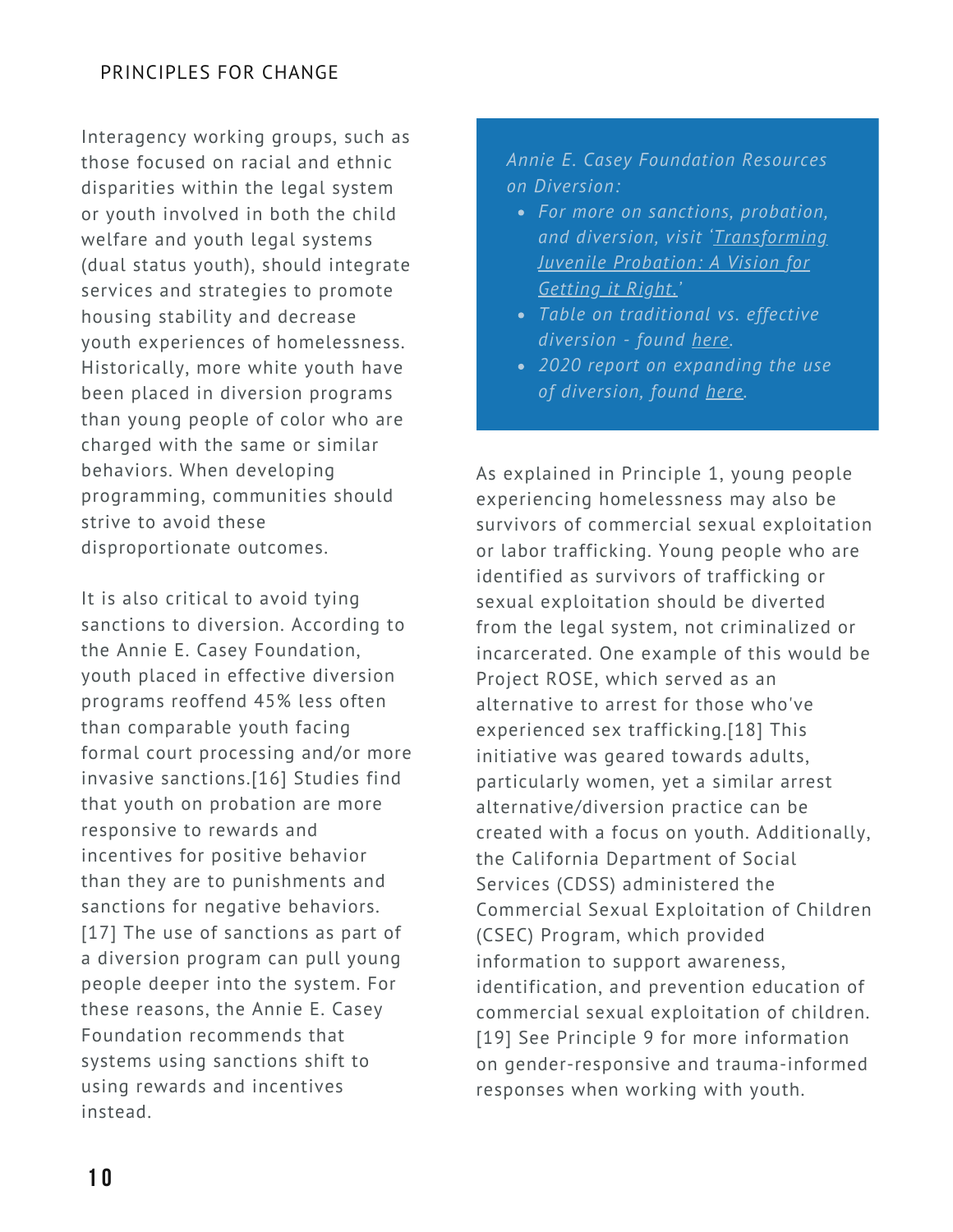- In 2017, Davidson County Juvenile Court began constructing a new youth complex that houses the Juvenile Court, community partners, and a youth [employment hub. It features a respite center to accept youth beyond the capacity](https://nlchp.org/housing-not-handcuffs/) of their current respite provider, and a 24-hour assessment center where youth can be processed without having to go to the secure detention facility.[20]
- According to the National Assessment Center Association, "assessment centers [are integral to a continuum of support that serves youth and families." You can](https://nlchp.org/housing-not-handcuffs/) access a full assessment center framework on their website, [https://www.nacassociation.org.\[21\]](https://nlchp.org/housing-not-handcuffs/)
- The Florida Department of Juvenile Justice uses civil citations and other similar [pre-arrest diversion initiatives to address youth at their first encounter with the](https://nlchp.org/housing-not-handcuffs/) legal system. This provides an alternative to arrest for the young person. Florida's program is not associated with fines and fees, and has been shown to have more equitable outcomes than other diversion programs[.\[](https://nlchp.org/housing-not-handcuffs/)22]
- [Visit the National Juvenile Defender Center's Nationwide Topical Issues Database](https://nlchp.org/housing-not-handcuffs/) under 'Diversion' to view specific examples of diversion programs put into practice in states and counties across the country. [23]
- The National League of Cities provides a wealth of resources outlining how law [enforcement, city governments, and other stakeholders can offer alternatives to](https://nlchp.org/housing-not-handcuffs/) arrest.[24]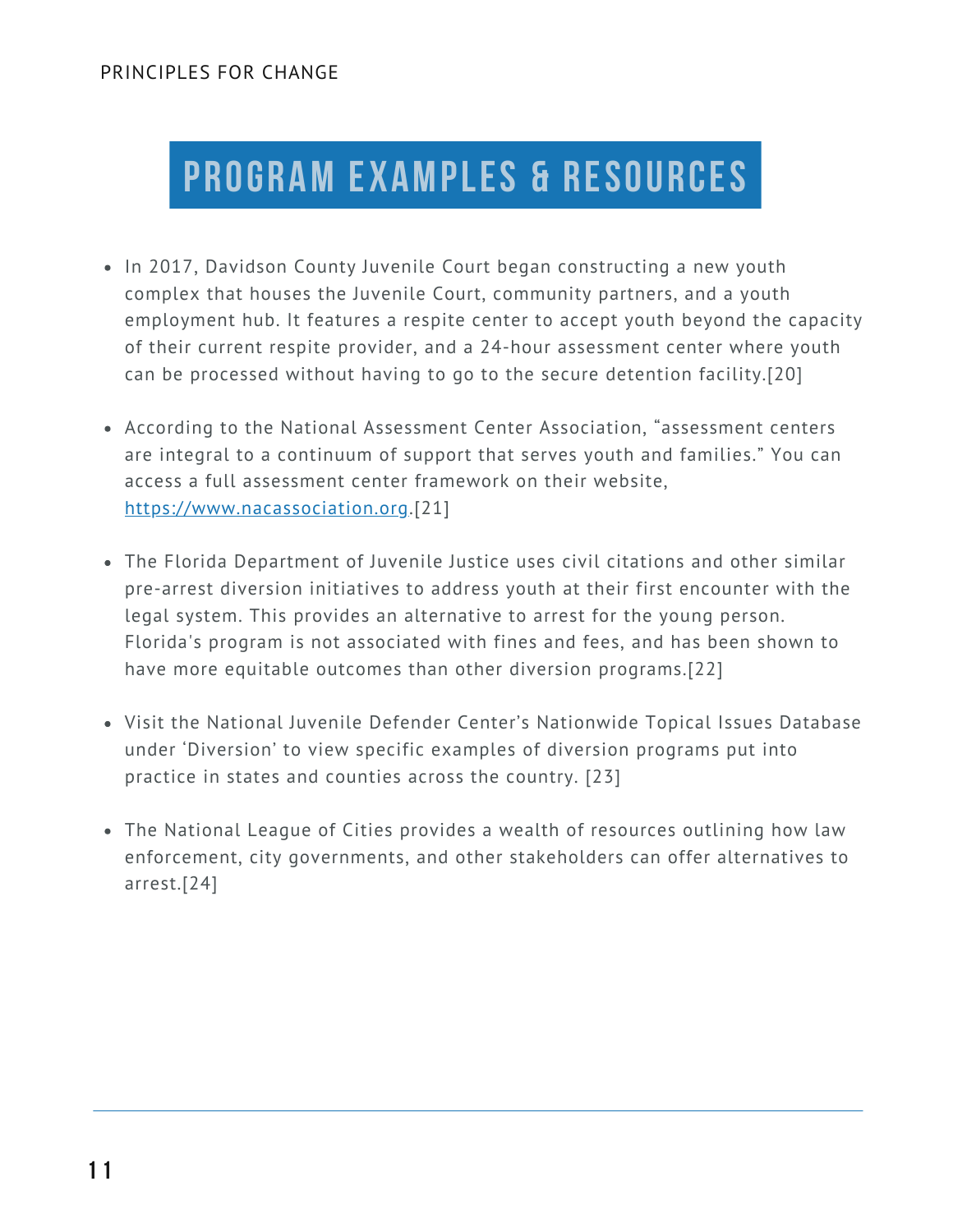Transition planning serves as an important tool to prevent youth homelessness. Without proper planning and service provisions, youth may experience homelessness after exiting secure confinement. This can be prevented if system professionals begin setting up an exit plan on the day a young person enters the youth legal system. This includes careful case planning and management so that youth in custody, or under probation or parole, receive needed services throughout their involvement with the youth legal system. It must also include a concrete transition or exit plan, which outlines a young person's plan for housing, education, and other related services. This additional focus on housing is particularly important because public housing authorities or private landlords may bar individuals with criminal records.

Transition planning is essential to ensure that a young person is able to receive the services they need while in the legal system and then re-enter their community safely. Planning should begin as soon as possible and focus on ensuring that a young person obtains appropriate services and has a safe, secure, and stable place to live. Those involved should consider not just where the young person will stay the night they leave a facility, but for the foreseeable future. Backup plans should be made in partnership with the young person in case their living situations fall through. Thinking through these backup plans in advance, when a young person is not in a moment of crisis, is critically important.

Transition planning must go beyond just housing though. Transition planning should also explore financial support, child care if applicable, continued education, medical care, mental health services, substance abuse treatment, employment, and other issues that are important to the individual as they reenter their community. Alongside employment opportunities, occupational training should also be provided to make sure youth are adequately prepared for the workforce and any challenges they may face. Additionally, it is important to follow through to ensure a young person is maintaining employment. LGBTQ/GNC young people may face additional barriers to finding and keeping employment, as well as youth of color. To secure employment, organizations can provide supports and services such as vocational programming and training on the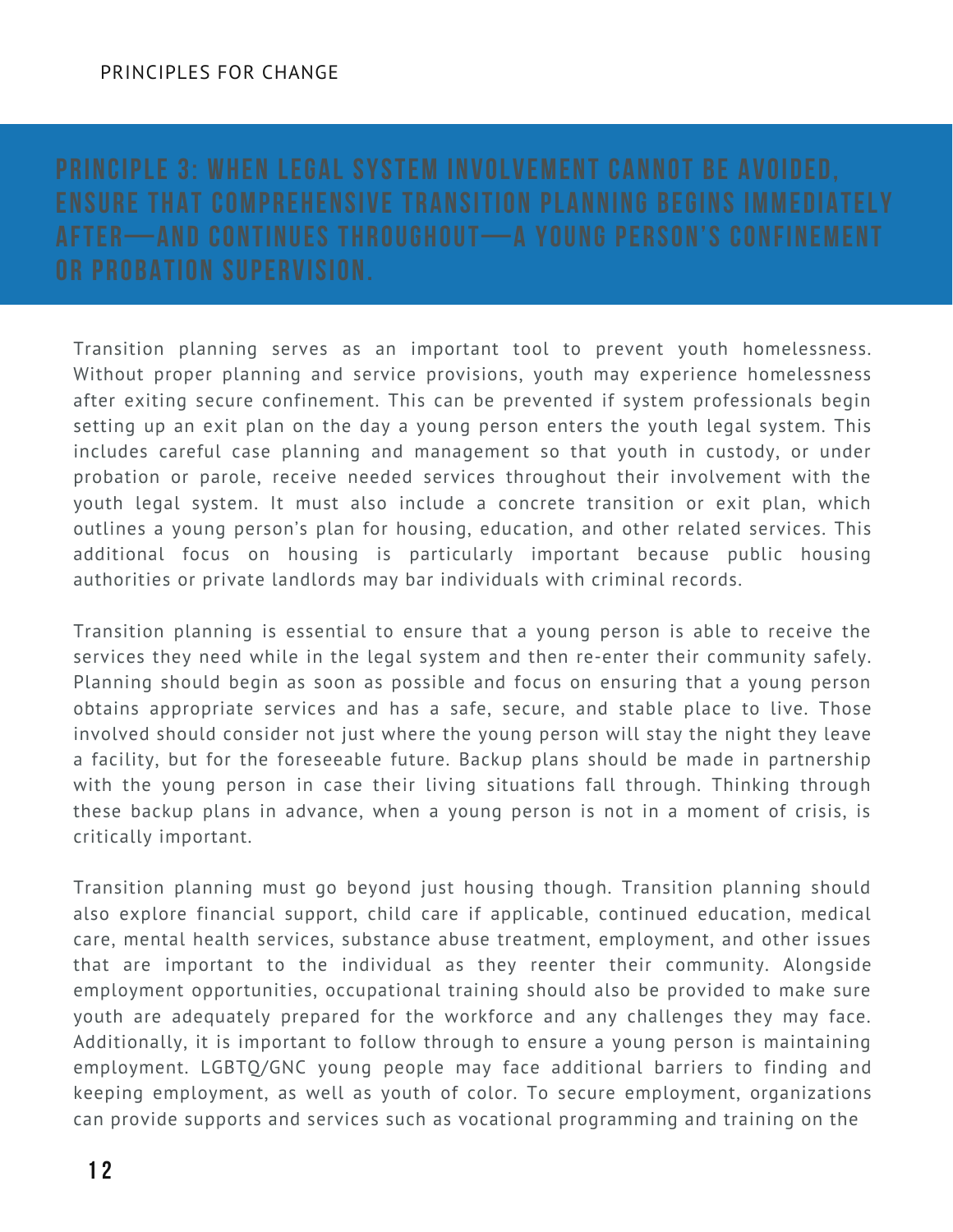skills necessary to perform in a work environment, as well as education on your state's rights and protections against discrimination.



*Points to consider when doing reentry planning with young people:*

- Where will a young person live? Are there alternative housing options available if the original plan falls through?
- Is a young person looking for employment as part of the transition planning process? Do the employers you're considering offer health benefits for their employees to receive both mental and physical care? If the answer is no, what other options are available? (i.e. applying for Medicaid, finding mental health services in the area, etc.)
- Does the company a young person is interested in working for have vocational training and/or know-your-rights programming for youth transitioning into a workplace? If not, how else can this training be found?
- Does the young person you are working with need help acquiring identification that accurately reflects their gender and preferred name?
- Are there other individual needs that should be considered such as child care?

Adequate transition planning and reentry services are essential for preventing homelessness among system-involved young people. Unfortunately, this programming does not always meet the needs of LGBTQ/GNC youth.

- Programming (mentoring programs, substance abuse treatment, and other services) should allow youth (of all genders and sexual orientations) to choose if they want a sponsor, mentor, or other resource adult of a particular gender.
- Substance abuse treatment programming is often based on a faith narrative that may not be effective for youth who have traumatic experiences with faith communities. This may be particularly true for young people who were subject to conversion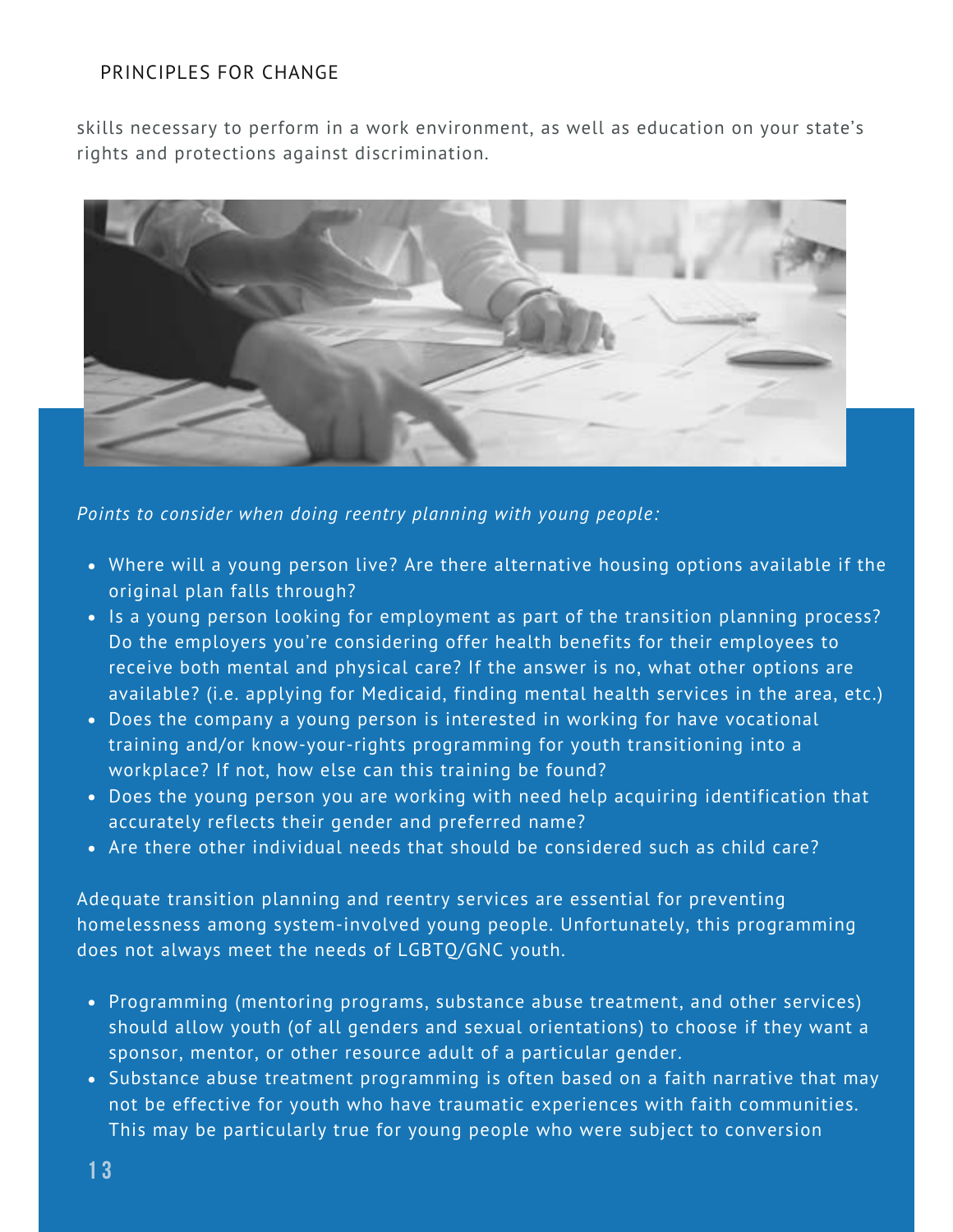- therapy, or thrown out of their homes based on their families' religious beliefs. Professionals should identify and refer to substance abuse providers who are not affiliated with religious institutions, or who have programs that are culturally competent and appropriate for LGBTQ/GNC youth.
- Young people should be re-enrolled in their original school whenever safely possible. For young people who experienced anti-LGBTQ/GNC discrimination, bullying, or harassment, special efforts may be needed to make that school safe. Youth should also have the option to attend a different school or alternative program.

- ['Youth Homelessness and the Juvenile Justice System: A Roadmap of What to Ask,](https://www.cga.ct.gov/2016/act/pa/pdf/2016PA-00147-R00HB-05642-PA.pdf) Offer, and Expect'[25]
- ['Reentry + Rehabilitation,' a presentation created by CJJ's Emerging Leaders](https://www.cga.ct.gov/2016/act/pa/pdf/2016PA-00147-R00HB-05642-PA.pdf) Committee[26]
- ['Reentry Planning: Preparing for a Safe Return'\[](https://www.cga.ct.gov/2016/act/pa/pdf/2016PA-00147-R00HB-05642-PA.pdf)27]
- [Reentry Assistance\[](https://www.cga.ct.gov/2016/act/pa/pdf/2016PA-00147-R00HB-05642-PA.pdf)28]
- [See Principles 4 and 5 for information on housing.](https://www.cga.ct.gov/2016/act/pa/pdf/2016PA-00147-R00HB-05642-PA.pdf)

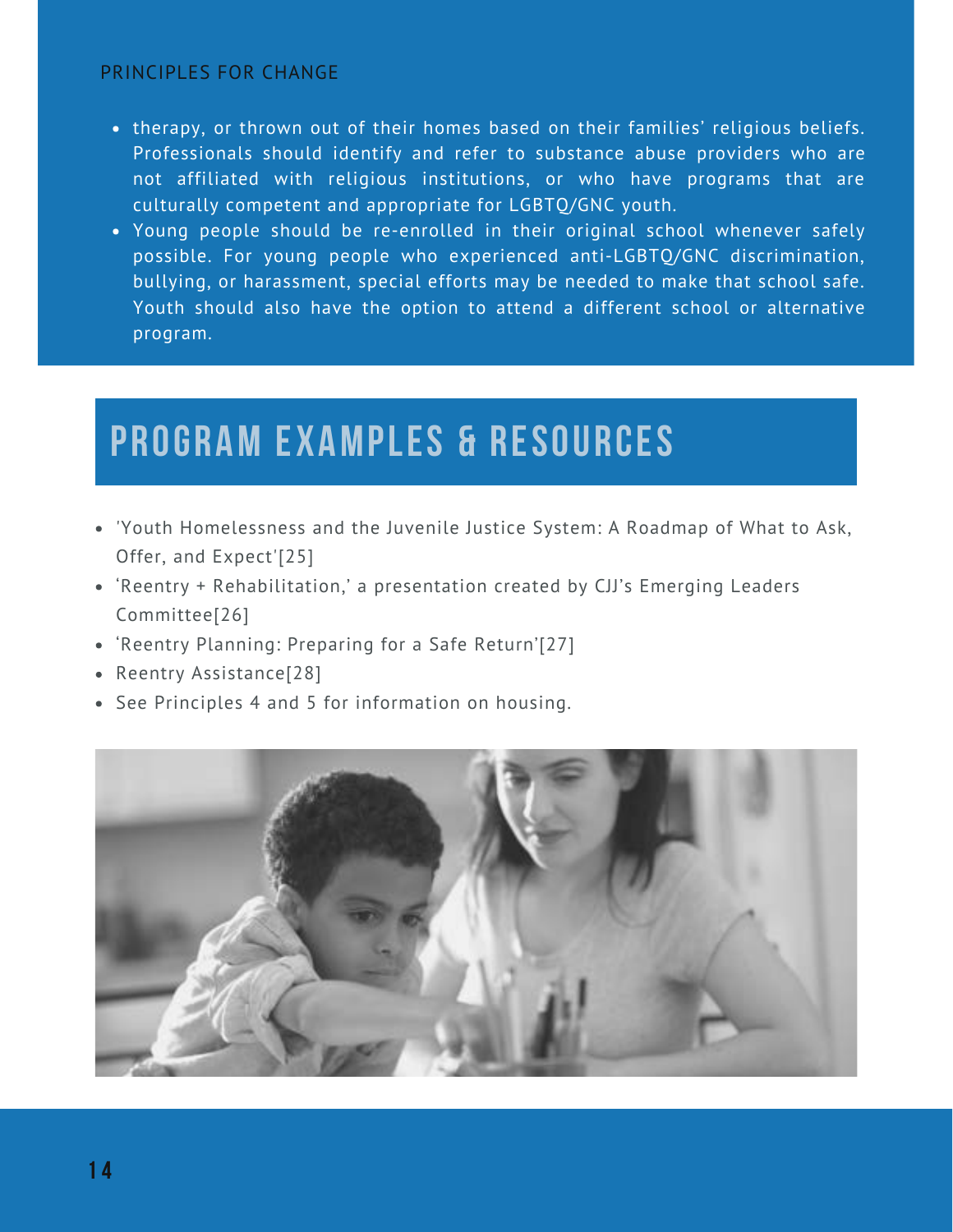If a permanent placement option, such as a living arrangement with family or friends, is not identifiable, communities should ensure that there are alternative housing options available that are appropriate and accessible for youth. A young person should never have to remain in or be sent to a detention facility because of a lack of housing options.

## *Providing Alternative Housing Options:*

- **Independent living homes** are a great way to provide secure accommodations for young people exiting the legal system who are in need of housing. For example, as of 2022, New Jersey is in the process of setting up three independent living homes for up to four young people each where they can go for 1-2 years after exiting the legal system if they lack a stable alternative for housing.
- **Supported living** is another alternative housing option that offers a broad range of services. With supported living, a young person has the freedom to live alone, but have someone come in to help with daily living skills. This could include anything from cooking to using the internet. Programs are offered through cities and towns, through high school and community college partnerships, and through private companies.
- **Shelters**  while homeless shelters have been set up across the country, there are a large number of sex-segregated shelters that often turn away transgender youth. According to a 2015 [survey](https://www.ustranssurvey.org/) by the National Center for Transgender Equality, many transgender people who experience homelessness avoid staying in a shelter because they fear being mistreated based on their gender identity. Seven out of 10 respondents who stayed in a shelter in the previous year reported mistreatment, including harassment, sexual or physical assaults, or evictions due to their gender identity. It is vital to create and fund shelters that are inclusive of transgender youth exiting the legal system and that are reflective of their needs.[29]
- **Host homes** [have been successful in providing housing to youth experiencing](https://nlchp.org/housing-not-handcuffs/)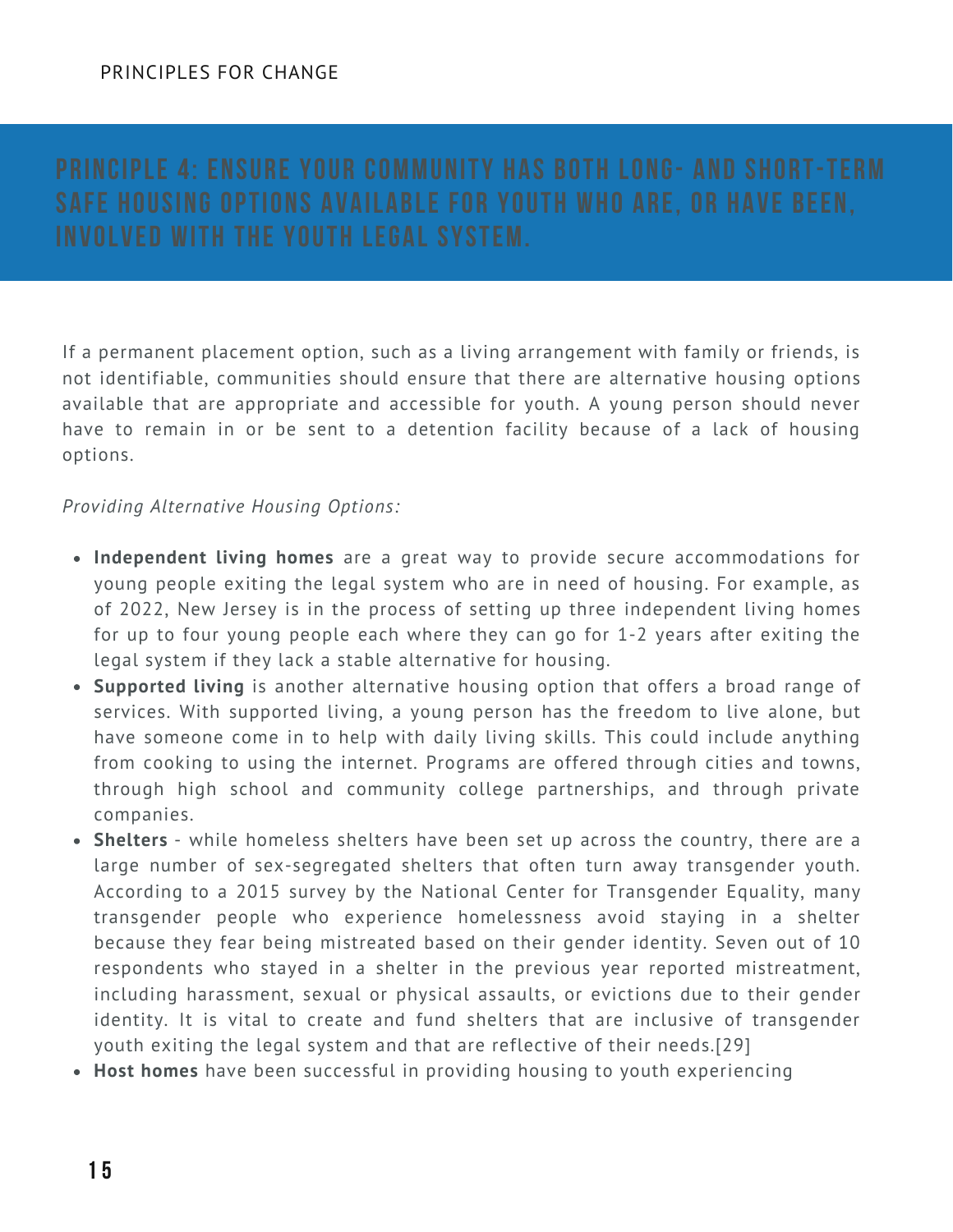[homelessness in rural and suburban areas where there is not a runaway and](https://nlchp.org/housing-not-handcuffs/) [homeless youth program or center. A social services agency can recruit and train the](https://nlchp.org/housing-not-handcuffs/) [families, and partner with schools, law enforcement, courts and/or the juvenile](https://nlchp.org/housing-not-handcuffs/) [justice system in order to receive referrals of youth who need a safe place to stay.](https://nlchp.org/housing-not-handcuffs/) Access a host homes handbook at <https://www.pointsourceyouth.org/host-homes>.

Special attention may be needed to ensure that housing efforts reach the youth who need them most. Some examples include:

- Limiting the use of out-of-home placement for youth in the legal system and [developing more effective community-based programs \(see Annie E. Casey probation](https://assets.aecf.org/m/resourcedoc/aecf-transformingjuvenileprobation-2018.pdf) reform model).[30] Young people of color are disproportionately placed in out-ofhome and secure placements. According to the Sentencing Project, in 2013, Black youth were more than four times as likely to be committed to secure placements as white youth charged with similar behaviors, Hispanic youth were 61% more likely, and American Indian/Alaska Native youth populations were more than three times as likely.[31]
- Ensuring that youth of color and LGBTQ/GNC youth returning from an out-of-home placement have help connecting with community-based supports, including assistance re-engaging with educational, health and mental health, and other support services.

- In Harris County, Texas the TRIAD Prevention program is a partnership between the [juvenile probation, child protection and mental health agencies.\[32\] It offers 24](https://nlchp.org/housing-not-handcuffs/) [hour intake for youth ages 10-17, and provides emergency shelter, evidence-based](https://nlchp.org/housing-not-handcuffs/) services, service referrals, and follow up. The program serves youth who are alleged to have committed status offenses and certain misdemeanors, as well as youth in crisis. Local advocates report that this includes providing respite care and family counseling when families are unwilling or unable to take youth back after a stay in juvenile detention.
- Oklahoma is using support from the Corporation for Supportive Housing and the [federal Pay for Success program to provide supportive housing to youth exiting the](http://bit.ly/2lirh3j) youth legal system[.](http://bit.ly/2lirh3j) [Corporation for Supportive Housing defines](http://bit.ly/2lirh3j) supportive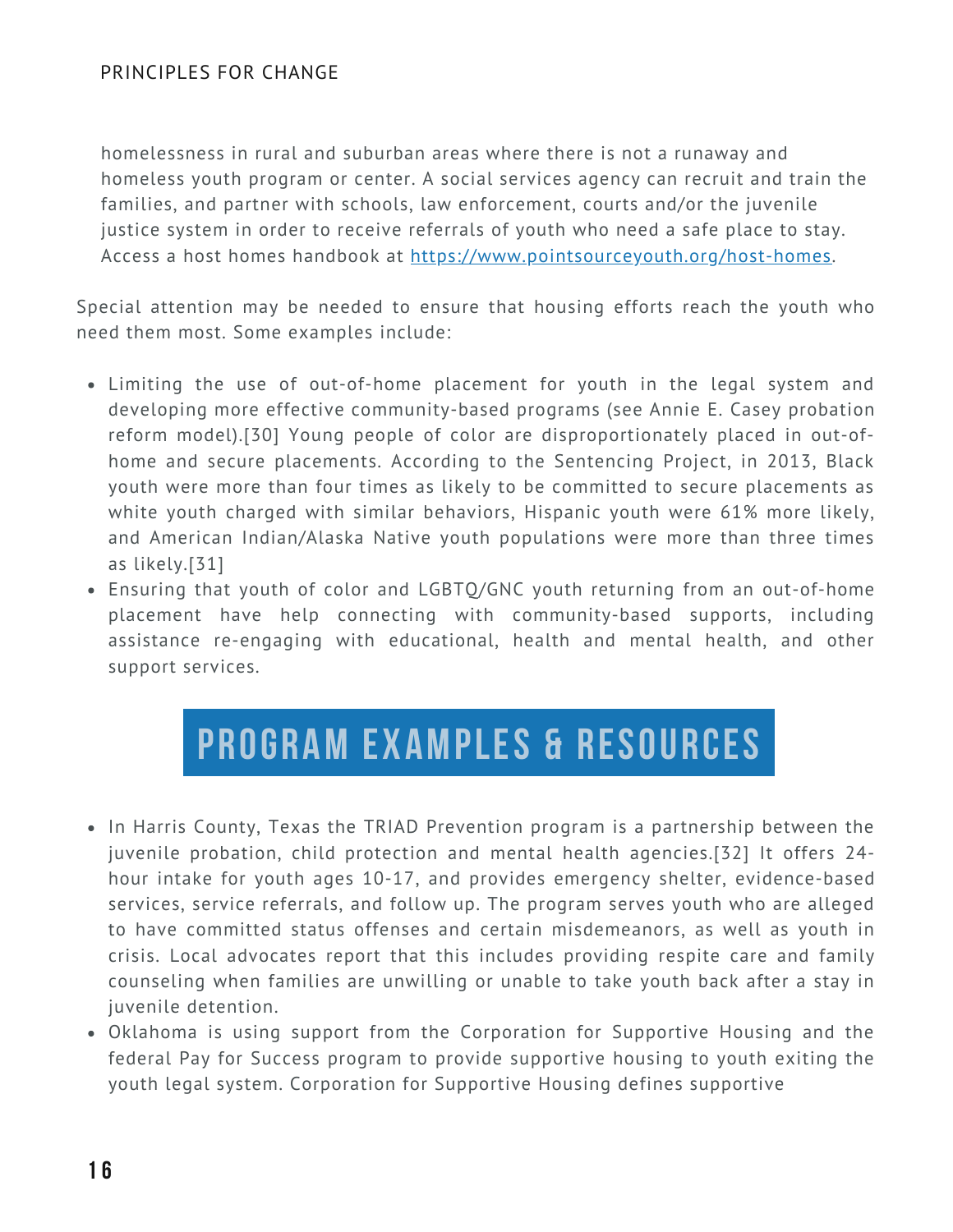housing as "an innovative and proven solution to some of communities' toughest [problems \[which\] combines affordable housing with services that help people who](http://bit.ly/2lirh3j) face the most complex challenges to live with stability, autonomy and dignity." [33]

[The U.S. Interagency Council on Homelessness works to support federal agencies in](http://bit.ly/2kKBAK2) coordinating and collaborating in their efforts to end youth homelessness. Learn more about these efforts, including the Council's Federal Framework to End Youth Homelessness, and Coordinated Community Response.[34]

Education, workforce development programs, and developmentally appropriate programs aimed at addressing past and on-going trauma are all essential to help address the needs of a young person who is experiencing homelessness. Communities should work to make these programs available, and to connect young people and their families with appropriate and culturally competent services. Communities should also share information on housing rights to help young people understand when, for example, they may be experiencing discrimination based on race, or their sexual orientation or gender identity. This can apply to youth with disabilities, youth of color, LGBTQ/GNC youth, and others.

In their report, *[Expanding Housing Opportunities for People with Intellectual and](https://scdd.ca.gov/wp-content/uploads/sites/33/2018/12/STATEWIDE-STRATEGIC-FRAMEWORK-FOR-EXPANDING-HOUSING-OPPORTUNITIES-FOR-PEOPLE-WITH-INTELLECTUAL-AND-DEVELOPMENTAL-DISABILITIES-10.16.pdf) Developmental Disabilities*, the California State Council on Developmental Disabilities (CSCDD) acknowledges the extreme housing crisis for individuals with intellectual and developmental disabilities (I/DD).[35] The ongoing housing shortage has unfortunately remained invisible to the general public and policymakers. However the CSCDD's Statewide Strategic Framework has put forth more than 20 recommended system-wide improvements, some of which include collecting more accurate regional and statewide housing data, and leveraging existing I/DD service system funding to create more housing opportunities.

In the article, [Five Facts about Housing Access for LGBT People,](https://housingmatters.urban.org/articles/five-facts-about-housing-access-lgbt-people) Housing Matters gathered some stark statistics on the discrimination that LGBTQ+ people face in obtain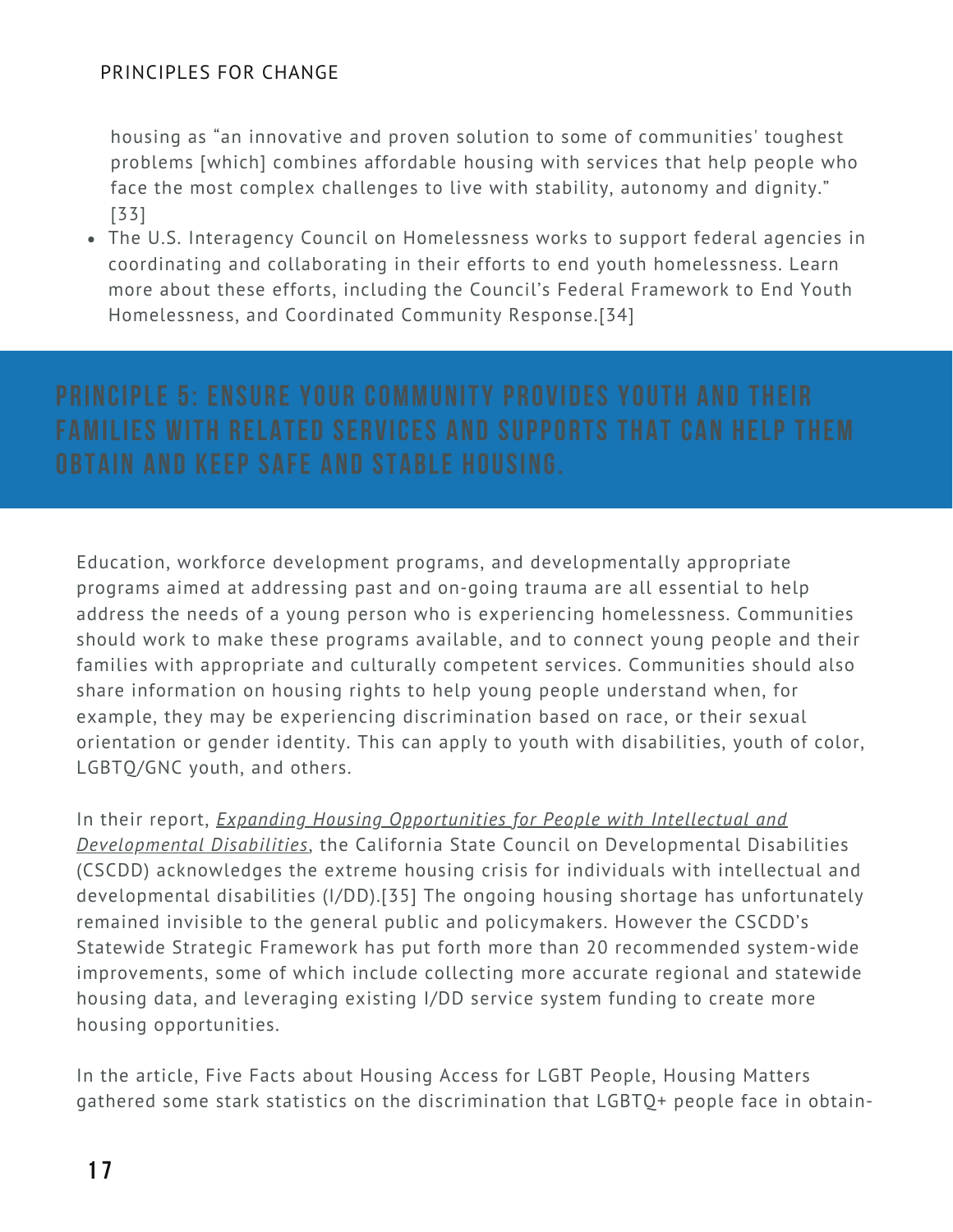ing housing. Not only do LGBTQ+ people face housing discrimination on the basis of sexuality and gender identity but homeless service providers also see more health problems in LGBTQ+ and gender-queer youth. Recommendations on how to strengthen the housing foundation for LGBTQ+ people include staff trainings to improve and spread awareness.[36]

- **Lambda Legal** is a national legal organization that offers legal representation or advocacy specifically for LGBTQ+ people and those living with HIV. Check out their page on working with LGBTQ+ youth experiencing homelessness to gain a deeper understanding of this work.[37]
- The Los Angeles LGBT Center created what's known as the **RISE Initiative**, which includes a 6 hour training on working with LGBTQ+ youth, as well as their families. You can access their training content and objectives in order to outline a similar framework for your respective organizations.[38]
- **Homeless Hub** recommends agencies working with homeless or at-risk youth offer a range of youth-focused [staff trainings](https://www.homelesshub.ca/toolkit/staff-training) on as many of the following topics as possible:
	- harm reduction;
	- working with people with mental health issues and addictions;
	- trauma informed care/service provision;
	- working with survivors of violence;
	- o self-care for people in helping professions/stress management;
	- case management;
	- LGBTQ and Gender Non-Conformity;
	- crisis response and management;
	- non-violent crisis intervention;
	- understanding and managing aggressive behavior;
	- anti-racism/anti-oppression;
	- suicide risk assessment/intervention or ASIST;
	- foundations to criminal justice;
	- measuring success/evaluation strategies; and
	- sex workers and survivors of human trafficking.[39]
- **Covenant House** began exploring opportunities to replicate and scale the groundbreaking [study at Covenant House New York](https://humantraffickinghotline.org/sites/default/files/Homelessness%2C%20Survival%20Sex%2C%20and%20Human%20Trafficking%20-%20Covenant%20House%20NY.pdf) that shed new light on the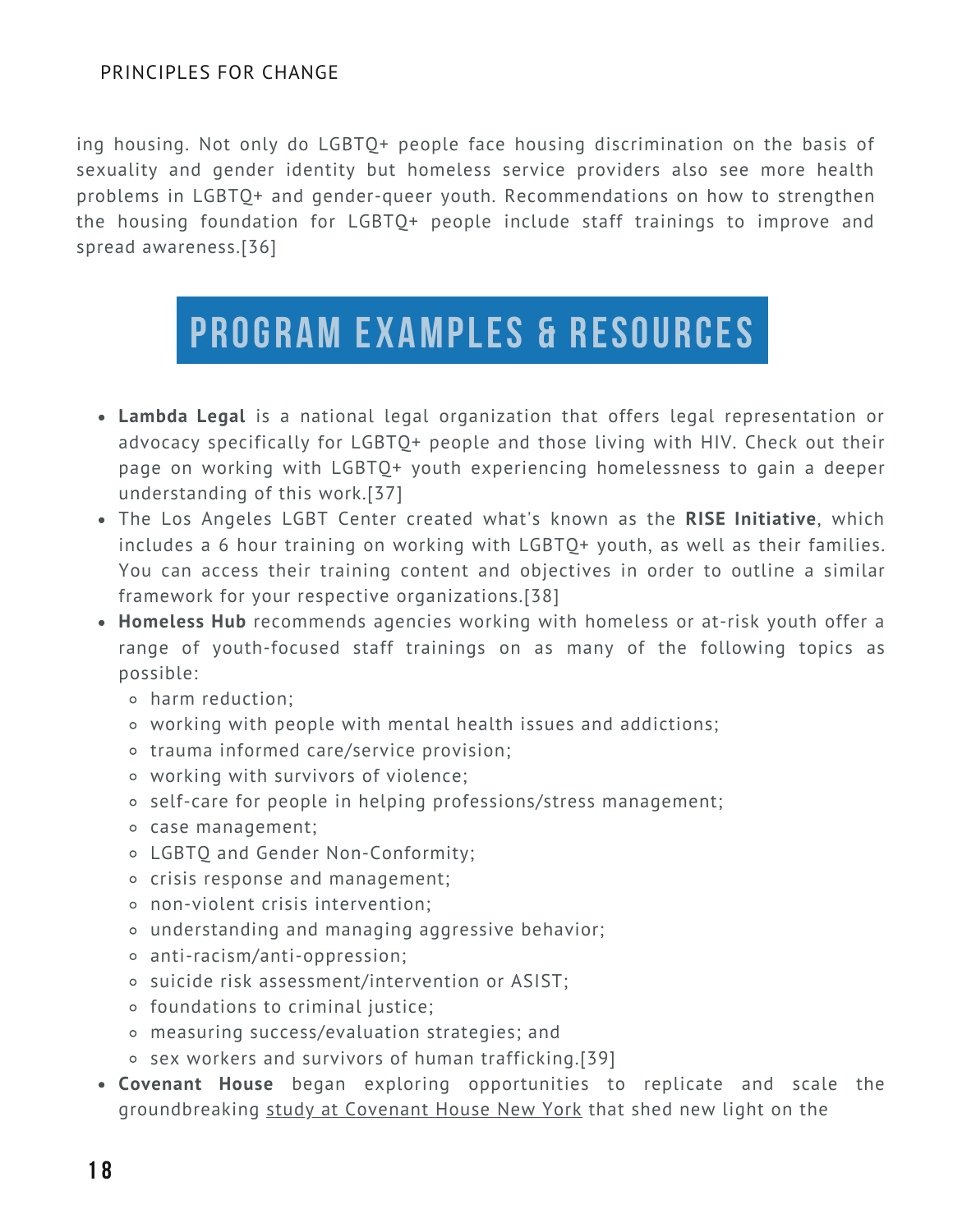[link between homelessness and human trafficking.\[40\] Their mission was to find](http://bit.ly/2lirh3j) out the prevalence and nature of human trafficking among youth – and arm the anti-trafficking community with better knowledge to fight this crisis.

- [The Coalition for the Homeless serves clients regardless of their immigration status,](http://bit.ly/2lirh3j) although eligibility for each of their programs is specific and immigration status may influence eligibility for some programs.[41]
- [The National Network for Youth provides both context and a variety of resources on](http://bit.ly/2lirh3j) the specifics of human trafficking and it's link to homelessness. [42]

Communities should restrict or eliminate the use of criminal background checks as part of the screening process for housing, as this may result in the denial of housing for some youth and their families. Attorneys should also work with young people to ensure that records are sealed or expunged when possible so they are able to avoid collateral consequences such as denial of public or private housing by landlords. When this is done, it should be at no cost to the young person or their family.

[National Disability Rights Network's "Orphanages, Training Schools, Reform Schools](http://bit.ly/1QNG1NB) and Now This? Recommendations to Prevent the Disproportionate Placement and Inadequate Treatment of Children with Disabilities in the Juvenile Justice System" addresses the overrepresentation of youth with disabilities in the youth legal system and provides concrete strategies for reform.[43]

As outlined in the report, "Youth from particular racial and ethnic backgrounds and youth with disabilities are incarcerated at disproportionately higher rates. Prevalence studies have found that 65-70% of youth in the justice system meet the criteria for a disability, a rate that is more than three times higher than that of the general population."[44]

Youth of color and LGBTQ/GNC youth are disproportionately likely to become involved in the justice system. This can contribute to increased levels of homelessness among LGBTQ/GNC youth when public housing authorities and private landlords perform background checks.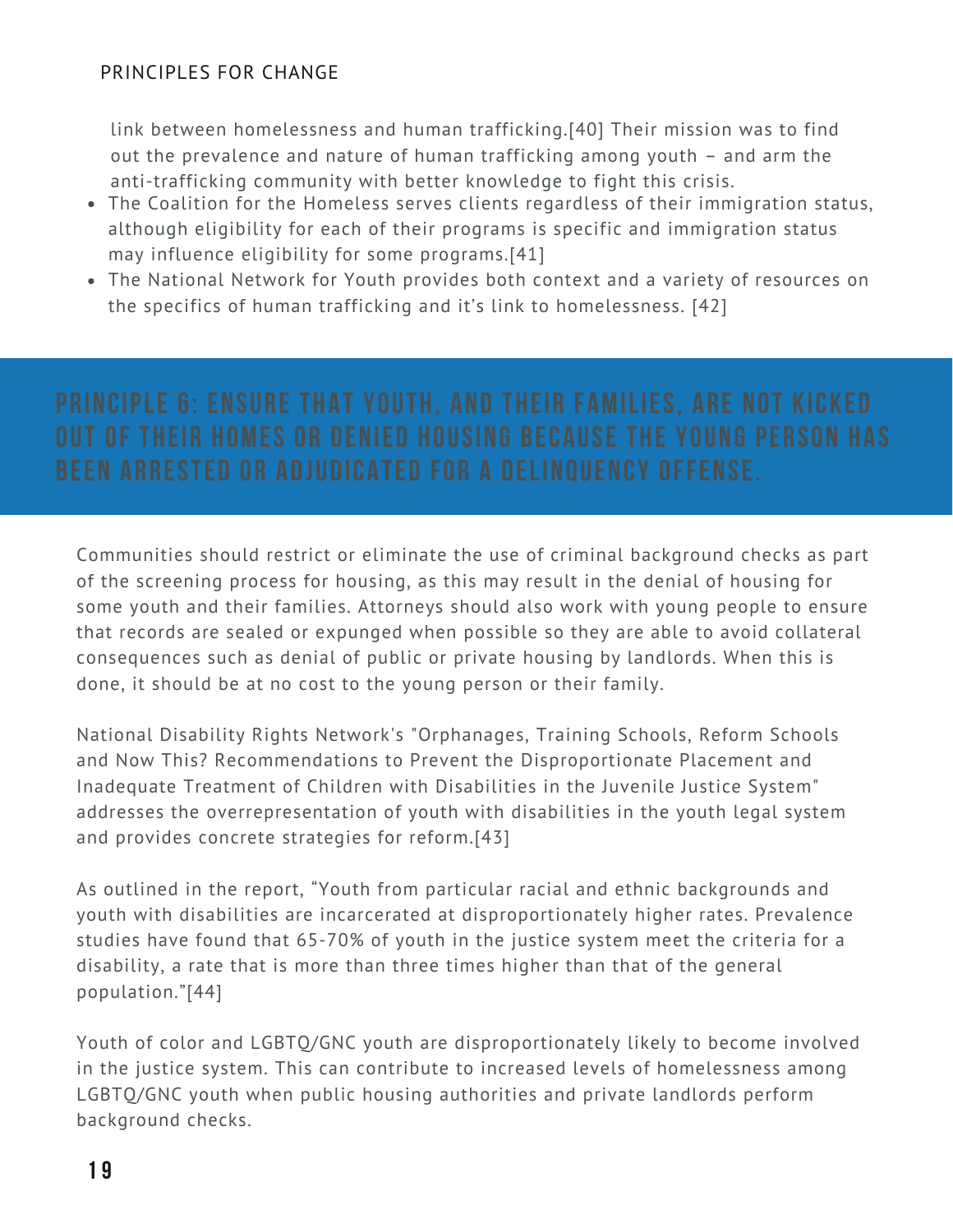### *Action Items:*

- Government officials, housing providers, and advocates for young people should ensure that housing providers adhere to the accommodations/modifications requirements of the Fair Housing Act Amendments, which can prevent eviction of youth with disabilities and their families.
- Child welfare agencies should provide housing, or financial assistance to obtain housing, to all youth who are eligible for their services. This housing should also accommodate the children of parenting youth. This should happen in partnership with existing housing providers and the youth legal system to expand capacity to specifically house youth involved in the child welfare and systems. They should also provide assistance with record expungement, enrollment in public benefits, employment, and other matters that can decrease barriers to housing. Homelessness alone may not qualify a minor for child welfare services, depending on the state.
- Policymakers, as well as public housing authorities and private landlords, should restrict or eliminate the use of criminal background checks. When this is not possible, they should, at a minimum, limit restrictions to those required by law. They should also clarify to potential tenants—and to staff—that a juvenile delinquency adjudication is not the same as a criminal conviction, and that juvenile records may not need to be shared. Policymakers should also consider whether existing laws on sex offender registries should be amended with respect to acts committed by minors.

- The Juvenile Law Center's publication "Future Interrupted: The Collateral Damage Caused by Proliferation of Juvenile Records" discusses how juvenile records can serve as barriers to housing and interfere with education, employment, and other contributors to self-sufficiency.[45]
- The Gault Center has created both a guide and a collection of resources on collateral consequences of system involvement that follow youth into adulthood and can affect their obtainment of housing and employment.[46]
- Every year, the National Low Income Housing Coalition publishes the "Advocates' Guide to Housing and Community Development Policy" to educate advocates of all kinds about the programs and policies that make housing affordable to low-income people across America.[47]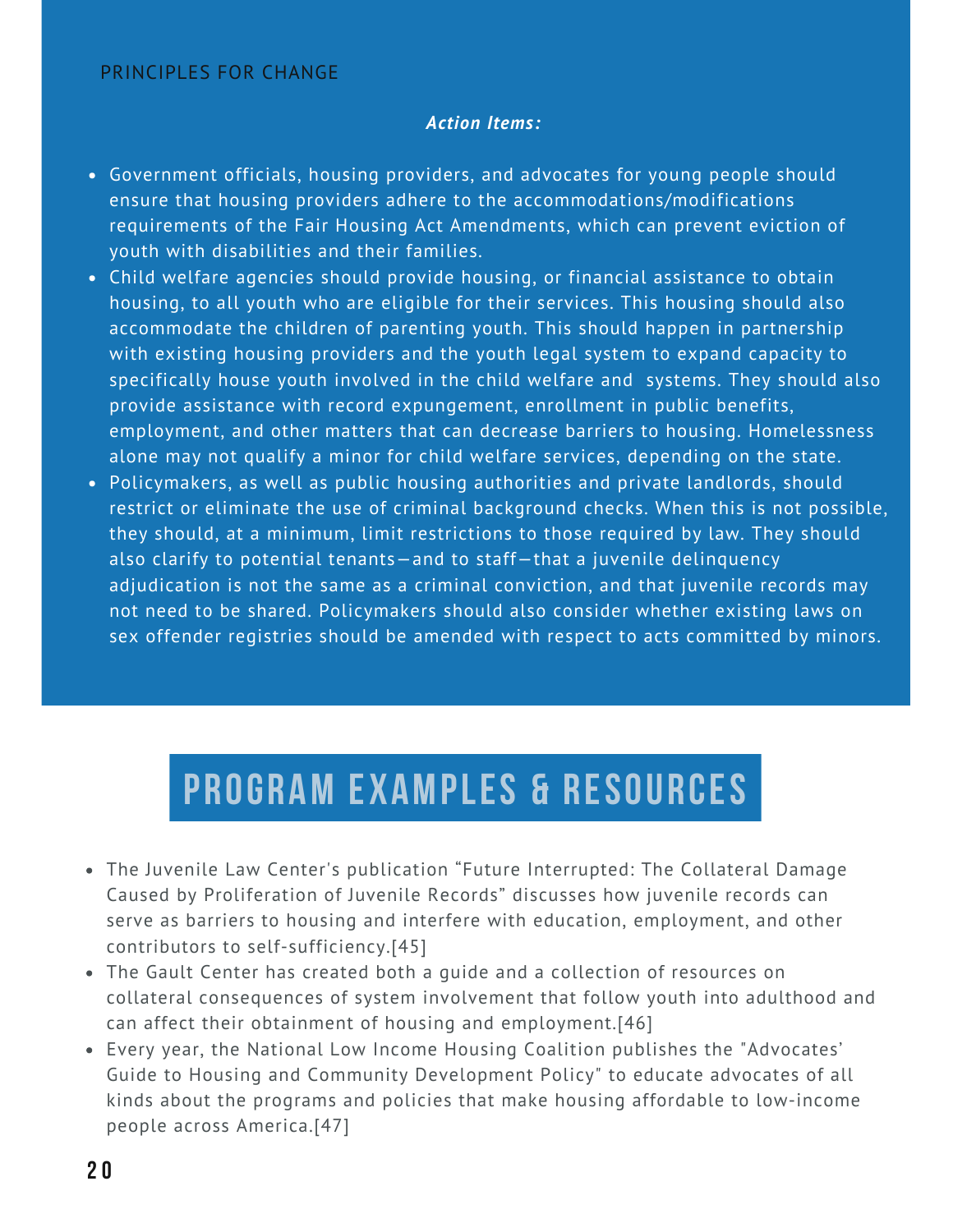[Th](http://bit.ly/2kKBAK2)e June 2016 Coalition for Juvenile Justice/Collaborating for Change webinar, "Addressing the Housing Needs of Youth and Young Adults in Contact with the [Justice System," provides additional information about helping justice-involved](http://bit.ly/2kKBAK2) youth access housing.[48]

Collaborations with young people who have current or previous experience with homelessness, and youth who have current or previous experience with the legal system are essential. These partnerships help ensure that programs are being crafted in ways that truly address young people's underlying needs. These partnerships should be meaningful, and should include employing youth who have experienced homelessness, as well as youth panels or boards, and peer-to-peer outreach (See Principle 3 for more on employment). Opportunities for young people with lived experience should occur at all levels of an organization.

Community-based providers, government officials, youth-serving agencies, advocates, and reform or oversight committees/workgroups should partner with young people to shape policy and practice. These stakeholders can increase the success of partnerships with youth by using affirmative recruitment methods to ensure that youth partners are diverse in both experience (e.g., homelessness, youth legal system involvement, child welfare) and the communities they are from (e.g., rural, suburban, and urban), as well as reflecting the populations that are overrepresented in the youth legal system and among youth experiencing homelessness (e.g., youth of color and/or LGBTQ+ youth).

Training young people to take an active role in crafting a policy advocacy plan, speaking about federal, state, and local policies that impact their lives, and educating policymakers to transform systems, is a sound way to both pass on your expertise, and make sure youth voices are heard in the policy world. In addition to providing training to youth who work with your organization, these groups can serve as a way to recruit future employees and board members. In order to ensure inclusivity, reach out to organizations focused on different intersectionalities (e.g. immigration or LGBTQ+ rights) to see if they have youth members who have experienced homelessness and/or justice system involvement who may want to participate in your work. If there are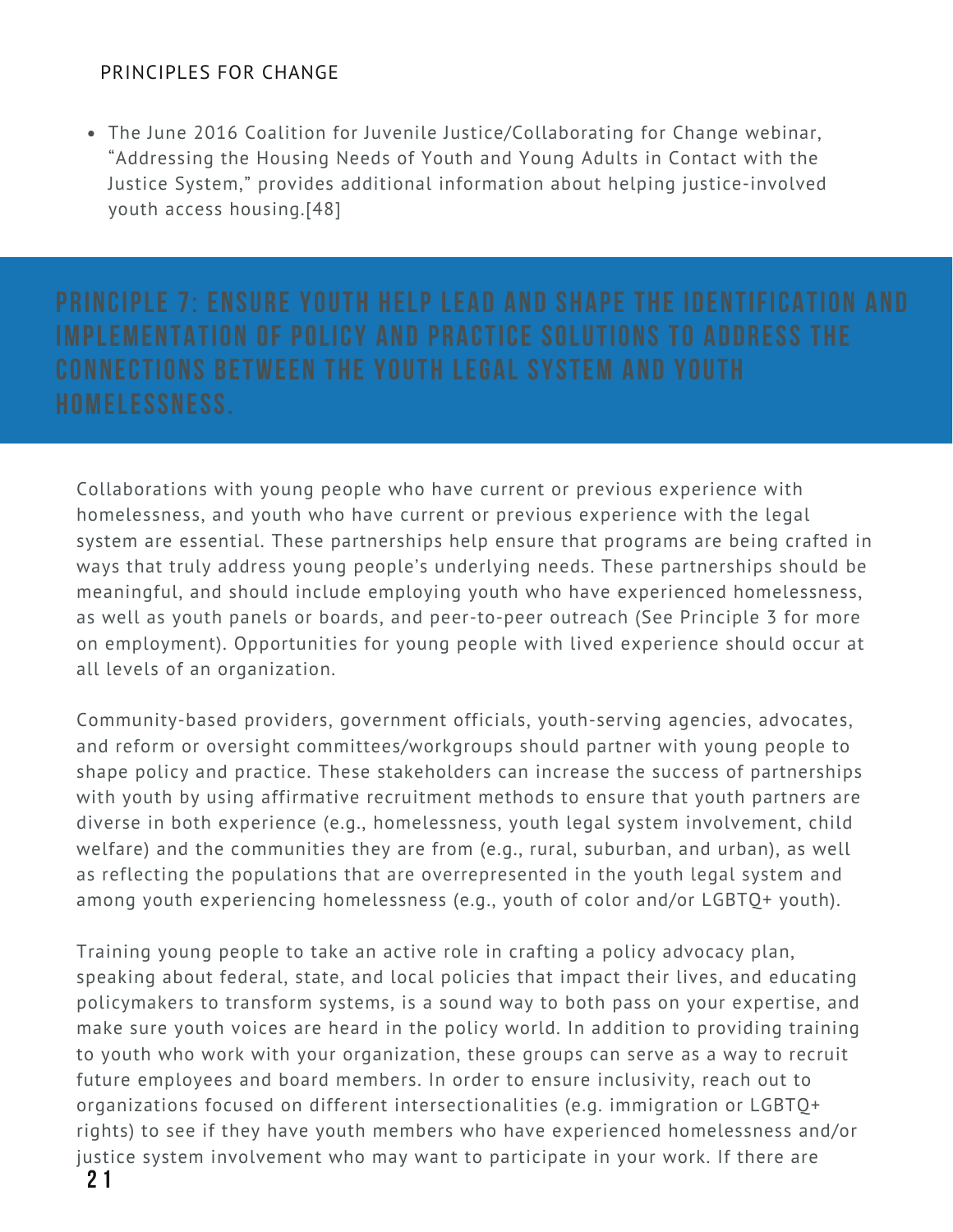young people that would like to be involved in your homeless and housing work, this can bring in a variety of perspectives, backgrounds, and expertise to address disproportionality and intersectionality. Youth who engage in this work should always be compensated for their time and expertise.

For an example of an organization bridging the gap between policymakers and formerly homeless youth, see the [National Youth Advisory Council](https://nn4youth.org/programs/nyac/) created by the National Network for Youth.[49] Additionally, CJJ's Emerging Leaders Committee (ELC) serves as a partnership between CJJ and emerging leaders in youth legal reform, many of whom bring lived expertise to their work. This committee helps shape CJJ's work, while further developing the leadership, advocacy skills, and professional interests of the emerging leaders. Members, aged 16 to 24, serve on the committee and ensure youth perspectives are integrated into every aspect of CJJ's work, from promoting youth engagement to shaping recommendations on federal and state policy.

- National Network for Youth's National Youth Advisory Council members are "an important bridge between formerly homeless youth and policymakers, service providers and community officials throughout the country… [they] identify practices and perspectives that help young Americans overcome homelessness… [and] actively alert policymakers to barriers, misconceptions and human rights issues that demand attention."[50]
- A Way Home America is an organization dedicated to ending youth homelessness and is youth led in its staff and board.[51]
- The U.S. Department of Housing and Urban Development's Youth Homeless Demonstration Project (YHDP) incorporated [Youth Action Boards \(YABs\)](https://www.hudexchange.info/resource/6276/youth-action-board-pathways-to-leadership/) as part of their work. The document, '[YAB Pathways to Leadership,](https://www.hudexchange.info/resource/6276/youth-action-board-pathways-to-leadership/)' spotlights the 23 communities from round three of YHDP, and explores ways in which they were able to foster youth leadership. The report highlights lessons learned to help other communities that are seeking to establish effective youth collaboration.[52]
- Youth Action Hub, a group of Connecticut-based youth researchers, is working with the statewide Youth/Young Adult Homelessness Workgroup to determine best practices for young people to access supports/services (e.g., their Coordinated Entry System). Their findings have been instrumental in helping reshape Connecticut's system.[53]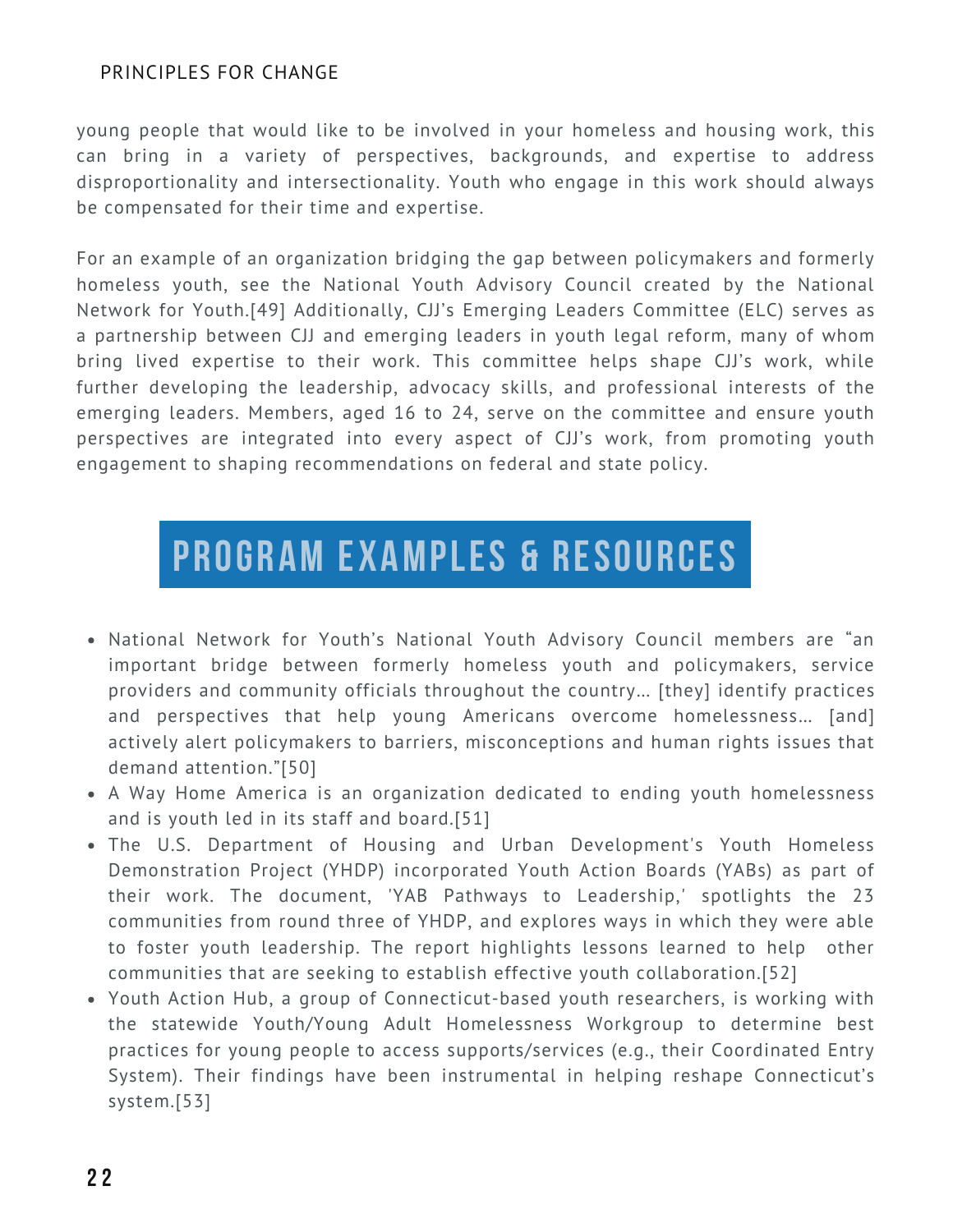The Link in Minneapolis, Minnesota, has a Juvenile Justice Advisory Committee made up of youth who have experience with the youth legal system. The committee designs and oversees programs and helps hire relevant staff. They also have a gender-specific youth legal system advisory committee called VOICE which is made up of girls who have had involvement in the legal system. This group helps oversee their POWER Program (Positive Opportunities for Women of Every Race) and provides gender-specific support for girls on probation within Hennepin County.[54]



Young people who experience homelessness, and those who come into contact with the youth legal system, are disproportionately more likely to have experienced previous trauma. Service providers and other stakeholders should recognize that each individual is unique and that trauma may manifest itself in many different ways. Agencies should understand that young people who they work with may have survived abuse, human trafficking, and other traumas, but should steer clear of requiring any of these labels in order to access services, as young people may be hesitant to self identify due to stigma and a number of other factors.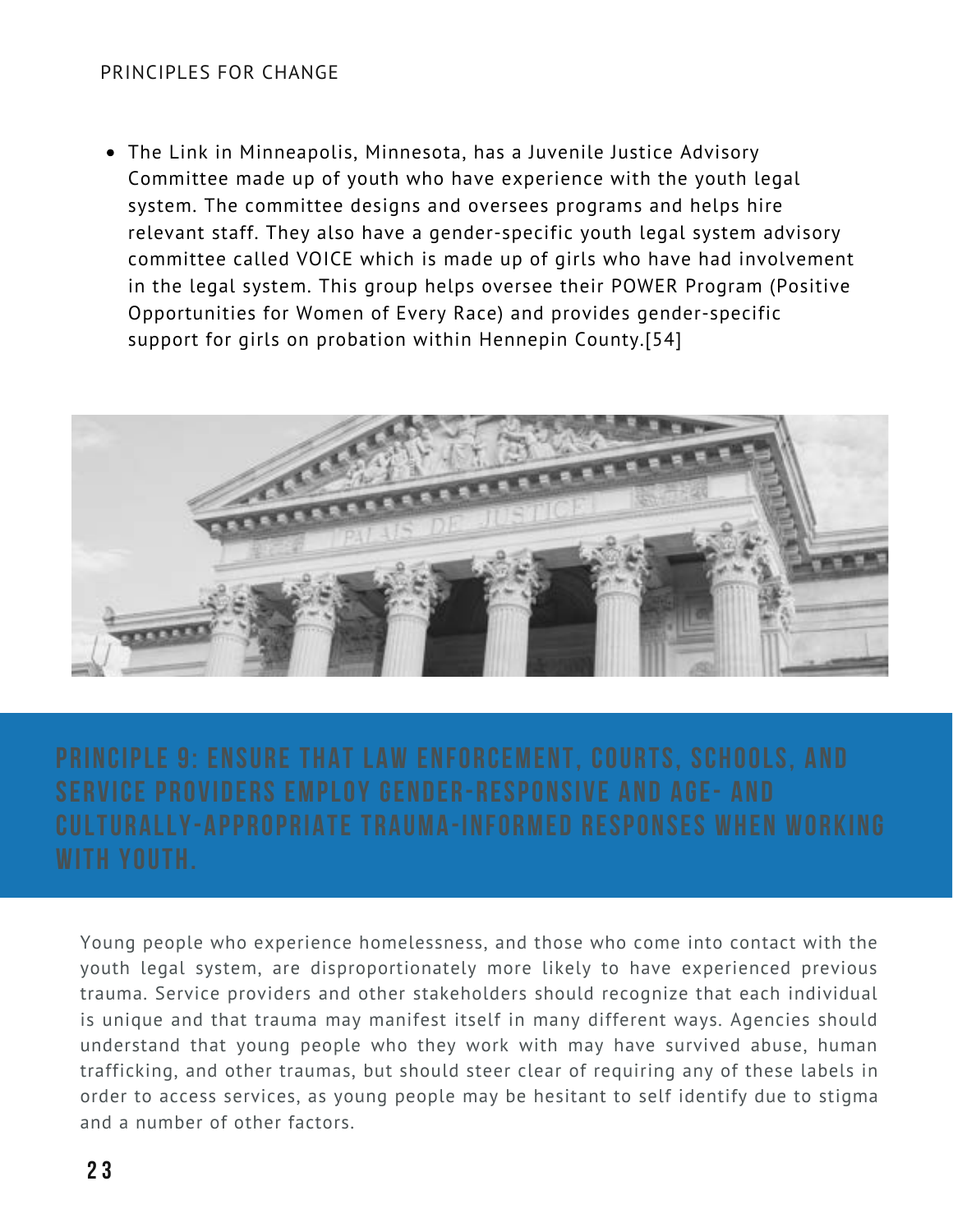## *[Human Trafficking: What You Need to Know \(Provided by the National Network for Youth\)](https://nn4youth.org/learn/human-trafficking/)*

- One in five runaway and homeless youth is a victim of human trafficking, including sex and labor trafficking.
- 68% of youth who had been trafficked or engaged in survival sex or commercial sex had done so while homeless.
- LGBTQ youth and youth who have been in foster care experience trafficking at higher rates than other youth.
- 81% of labor trafficking cases involved forced drug dealing, often occurring as a result of familial and cultural coercion as well as pressure from suppliers and gangs.
- Survivors of childhood sexual abuse experiencing homelessness are at particularly high risk for sex trafficking.
- Many young people engage in survival sex to meet basic needs, including clothing, food, and shelter.
- Homelessness and trafficking begin early, often well before age 18.
- Girls and young women are more likely to experience trafficking, but boys and young men also experience high levels of trafficking.
- When sex trafficking victims were asked what could have helped prevent their being trafficked, the most common response was having supportive parents or family members.
- Youth experiencing homelessness who have also been victims of sex trafficking are more likely to have mental health and substance use issues, to have experienced physical and emotional abuse by parents or guardians, and to have a history of sexual abuse.
- Using this research, policymakers, service providers, and advocates can and must bring about change to meet young people's basic needs to prevent and address homelessness and trafficking.[55]

### *Gender-Responsive Practice:*

While research on programs for girls is lagging behind the research on effective programming for boys, programs that are gender-responsive for girls rely on a theoretical framework that dictates research-based principles for effective female programming. Boys may also benefit from many of these program qualities. These include:

- being strength-based, trauma-informed, and relational;
- ensuring clients' physical, psychological, and emotional safety;
- employing staff who are sensitive to trauma and understand girls' socialization; and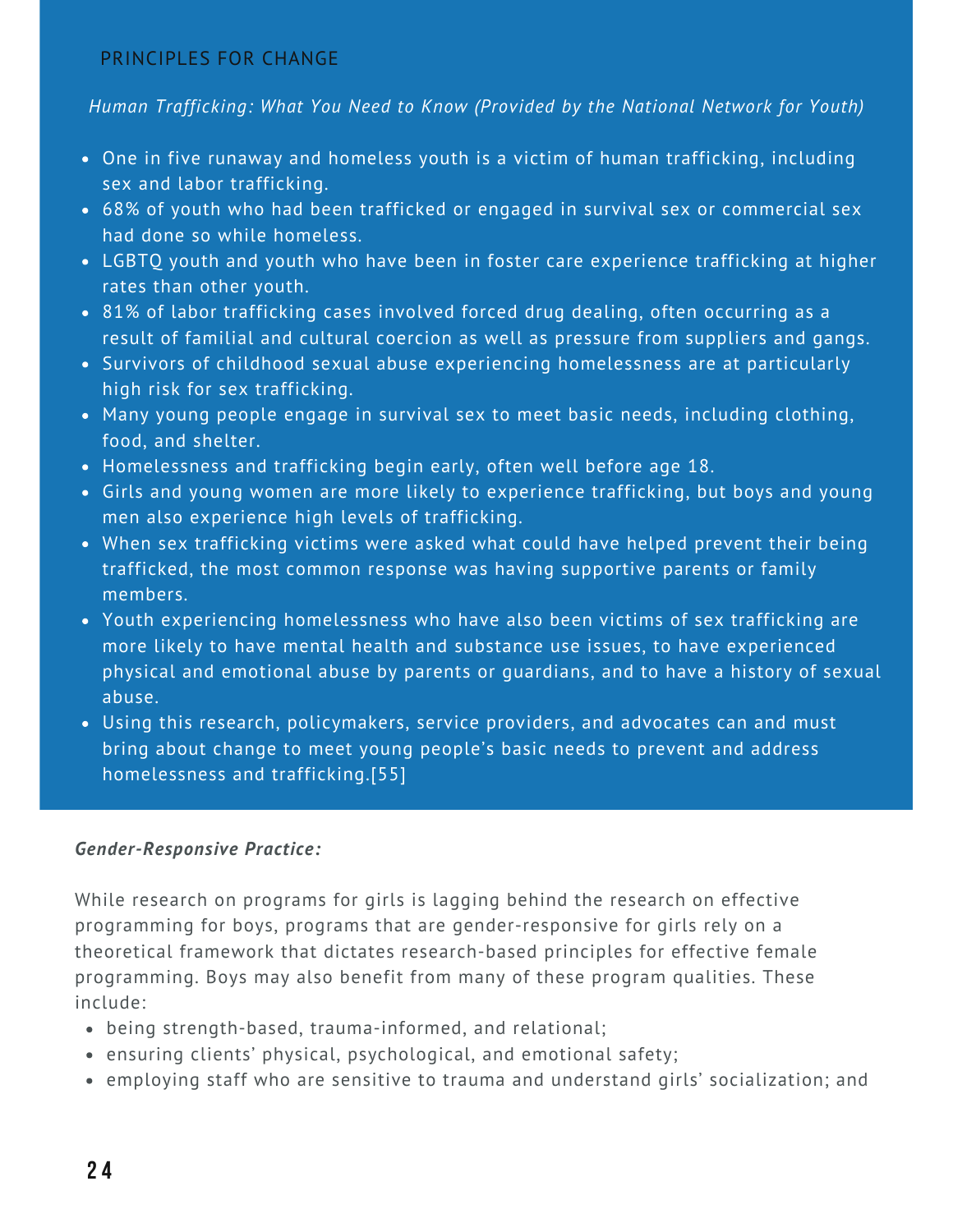

- providing ongoing staff training and support-
	- Training should be routine, include content on gender and sexuality, and cover the impact of heterosexism, cissexism, racism, ageism, and other systems of oppression on the conditions of LGBTQ+ youth's lives. Training should not only be outside-facing but also engage staff and advocates in selfreflection.

While addressing gender discrepancies, it is vital to move beyond the gender binary. In addition to the gender-responsive work for young women outlined above and disproportionate number of young men of color in the justice system, it is important to note that not all youth fall under either of these categories (whether they be intersex or nonbinary). 'Non-binary' is an umbrella term for those whose gender identities are not exclusively male or female. See [here](https://cecs.anu.edu.au/about/diversity-engineering-computer-science/diversity-inclusion-blogs/explainer-intersex-nonbinary) for more on defining terms. Currently, about one-third of transgender individuals primarily identify as non-binary.[57] Recent studies found that nonbinary people are at higher risk for suicide, experience more psychological distress, and experience higher levels of depression and anxiety.[58] Policymakers and service providers, need to not only create environments that include and affirm non-binary individuals, but provide the resources necessary for their wellbeing and success. [The](https://endhomelessness.org/trans-and-gender-non-conforming-homelessness/) [National Center for Transgender Equality](https://transequality.org/issues/housing-homelessness)[\[59\] and the National](https://endhomelessness.org/trans-and-gender-non-conforming-homelessness/) Alliance to End Homelessness[60] have provided a variety of resources and data on housing and homelessness geared towards transgender and gender non-conforming individuals.

External partners or services that youth are referred to (including mental and physical health professionals) should provide gender and culturally responsive services that meet the specific needs of the youth being referred. For example, professionals should identify and refer youth who are LGBTQ to health providers who are culturally competent and can meet their specific health needs. This includes providing access to a health provider with expertise on the medical needs of transgender young people or HIV-related care for a young person living with HIV.

To support gender-responsive practices, stakeholders should ensure that elements of gender-responsive practice are present throughout, from first contact with the system, through service and treatment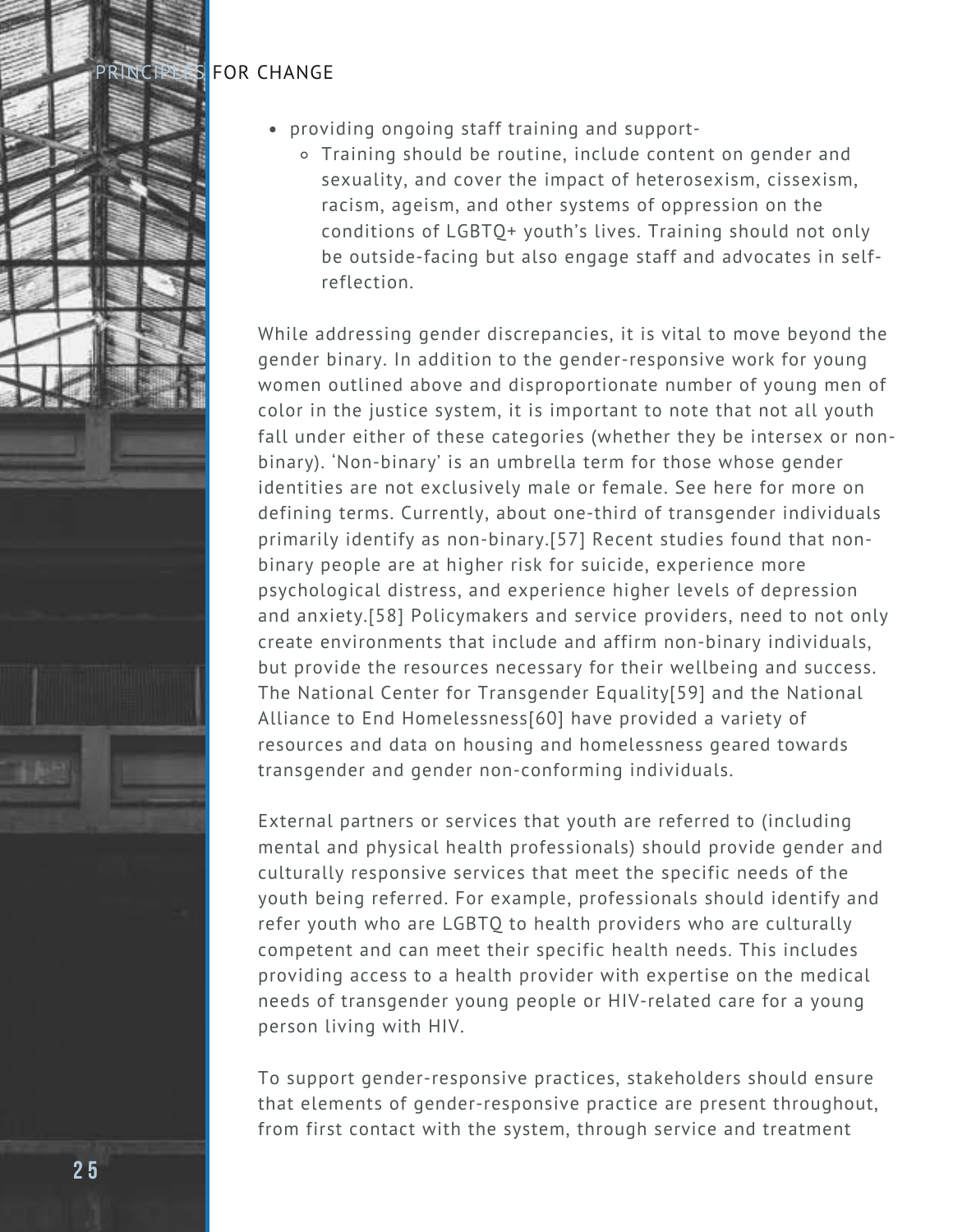provision. To the extent that gender-specific programming is offered, youth should participate according to their gender-identity rather than their biological gender, if they are not the same.[61]

It is essential that intervention strategies are also trauma-responsive in all aspects of how they approach and support young people to facilitate healing and recovery, including engagement or reunification with families when it is appropriate. Youth also need interventions to enhance skills, competencies, and existing strengths to help them to reach positive developmental milestones and become healthy, productive adults. Barriers to use of services and interventions that were identified by LGBTQ study participants included lack of LGBT-friendly policies and staff.[62] Services and programs need to be especially sensitive to LGBTQ and other special populations, like youth who have been in foster care and pregnant and parenting youth, who are overrepresented in the homeless youth population and are at even higher risk of experiencing physical, mental and/or behavioral health issues.

- Often times, undocumented and refugee young people may be overlooked as trafficking victims, as their identity as undocumented or a refugee diverts law enforcement attention to their documentation status. Refugee Cash and Medical Assistance, the Matching Grant Program, the Public Housing Program, and Job Corps all have resources tailored towards young trafficking survivors who come from outside the U.S. Trafficking survivors may not be able to obtain these resources by themselves and may need social services providers to assist them in accessing benefits and services to rebuild their lives.
- Refer to the Demonstration Initiative's sexual assault guide for comprehensive services for survivors of sexual violence, including mental health services.[63]
- "A Descriptive Study of the Use of Restraint and Seclusion in a Special Education [School" touches on trauma-informed care by focusing on a special education](https://link.springer.com/article/10.1007/s10566-011-9165-3) school's use of restraint. Similar to other studies, they found that the use of restraint was very low, even though many students were reported to be "aggressive" and portray "self-injurious behaviors". During this study it was found that both aggressive and self injurious behaviors were managed without the use of restraints. This study is another example of how de-escalation and other techniques can be used rather than restraints.[64]
- The [Televerde Foundation](https://televerdefoundation.org/) provides a variety of reentry services, including financial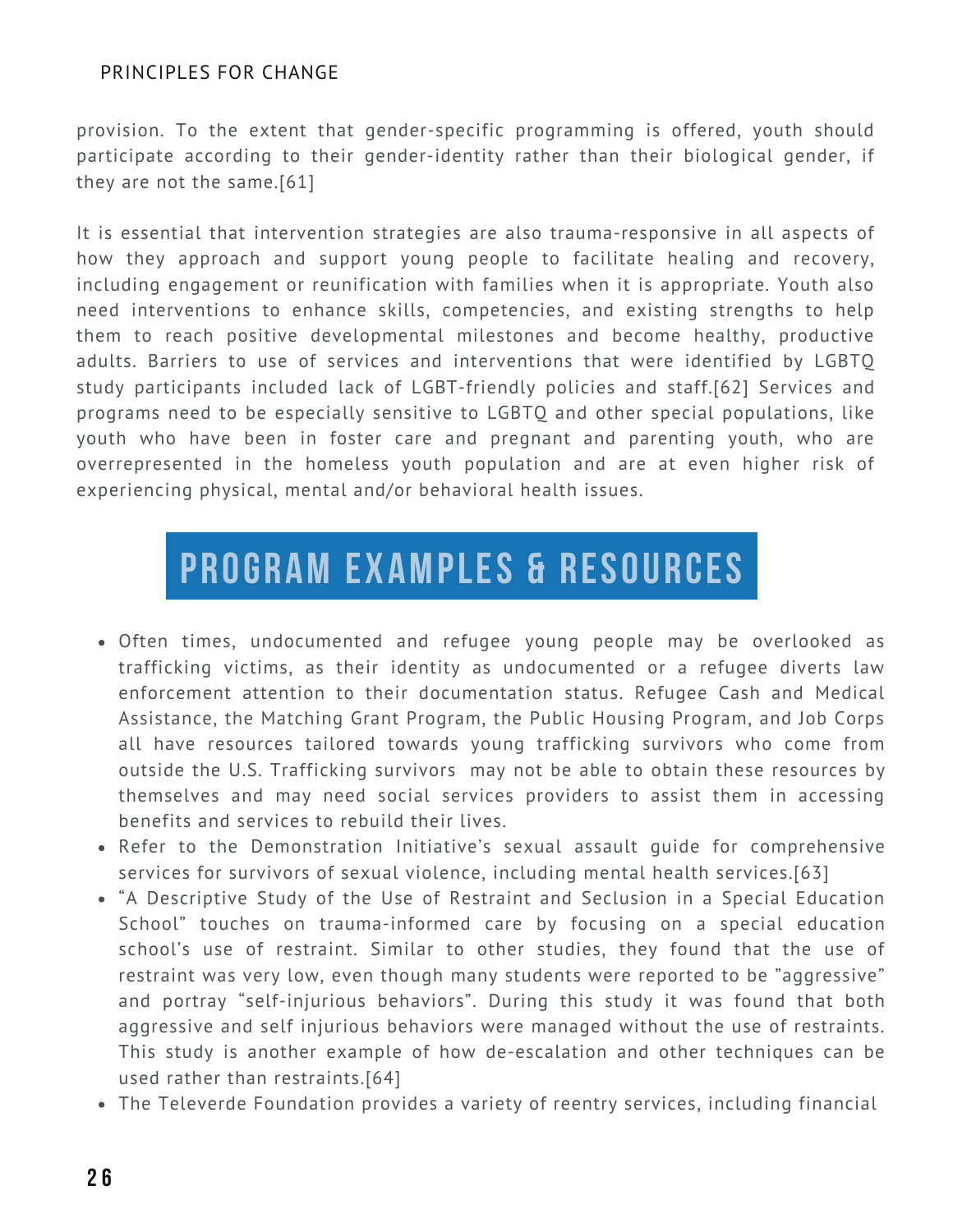literacy, particularly for system-involved women. While the organization is not specifically aimed at youth, they do host a mentoring program that connects women to supports that range from initial transition to professional mentoring.[65]

In order to implement the policies and practices listed above, communities need information about a range of issues, including how homelessness should be defined and how many young people experience unaccompanied homelessness. Research should be funded and undertaken to address this, and other essential questions.

Strong research and data collection can also be used to determine exactly what areas of our work and our systems need extra attention. Data can be used to hold systems accountable by examining racial, ethnic, and gender disparities. Given the permeating racial disparities at all levels of our nation's youth legal system, every state and neighborhood within those states should be collecting, disaggregating, and analyzing data to identify policies, practices, and programs that may adversely and/or unfairly impact youth based on their race, gender, or ethnicity. Local leaders in youth legal system should use this data to inspect their systems in order to pinpoint any factors that cold be

perpetuating inequity and disparities. [66]

Data can also help track young people's success post-release, whether it be after leaving a detention facility, a group home, or independent living services. Finding out what does and does not work for youth is important in order to make sure appropriate practices are continued and supported. What has worked in keeping young people off the streets and in a safe, secure environment? Once those solutions have been identified and confirmed as beneficial by youth themselves, we can push for more funding geared towards successful solutions.

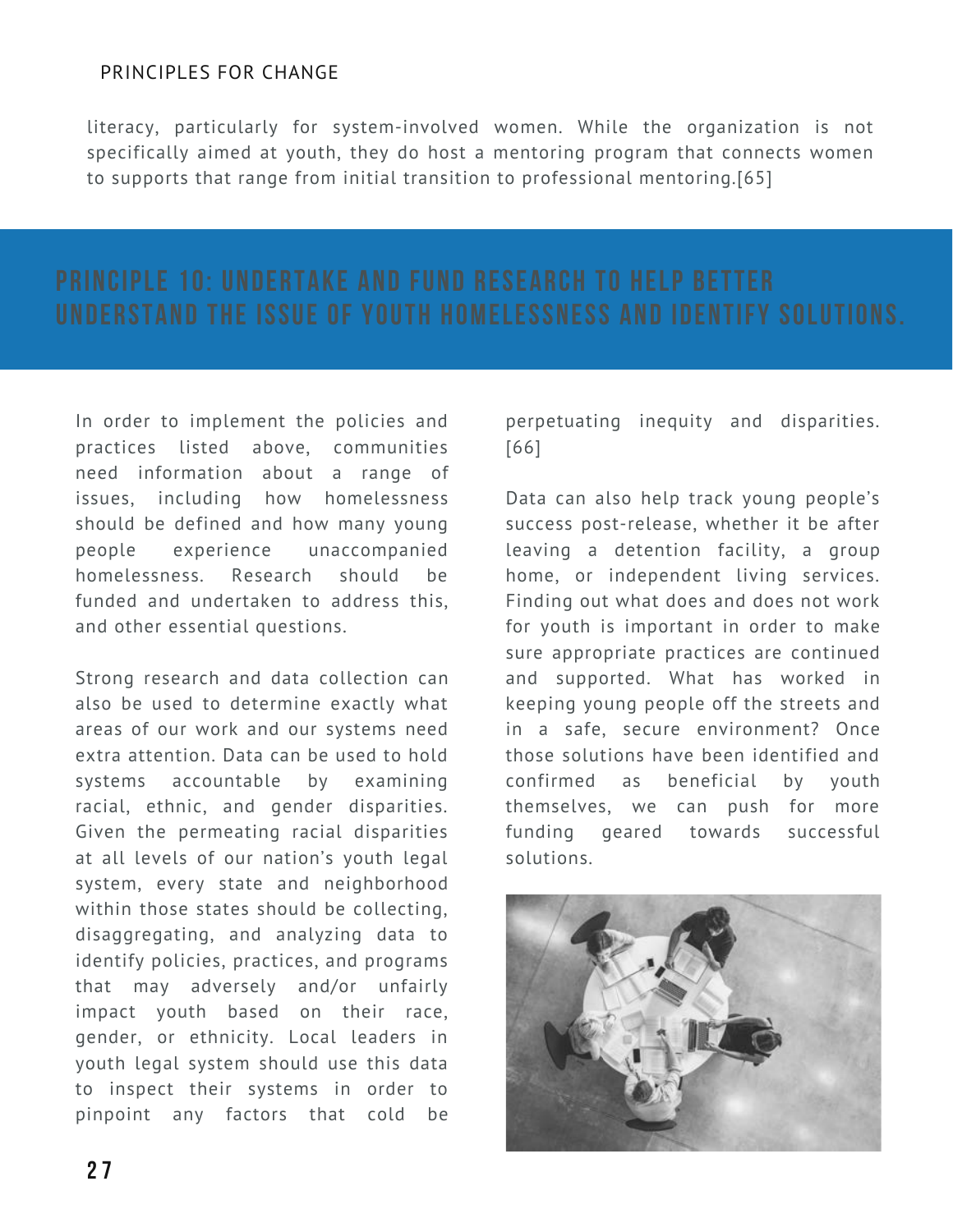- Voices of Youth Count is a "national policy and research initiative designed to [link evidence and action by capturing the diverse experiences of unaccompanied](https://nlchp.org/housing-not-handcuffs/) youth experiencing homelessness and housing instability, or who have runaway, more clearly defining the size of the population, and driving compelling knowledge into the hands of the broad national community dedicated to ending youth homelessness."[67] In 2016 they released a toolkit to help communities undertake a count of youth experiencing homelessness.[68]
- [As discussed in Principle 7, the Youth Action Hub, a group of Connecticut-based](https://nlchp.org/housing-not-handcuffs/) youth researchers, collaborates with the statewide Youth Homelessness [Workgroup to determine best practices for youth to access supports and services](https://nlchp.org/housing-not-handcuffs/) (e.g., their Coordinated Entry System). Their findings have been instrumental in helping to shape Connecticut's system.[69]
- The Interagency Working Group on Youth Programs drafted a strategic plan for federal collaboration with young people that includes framework on programs, practices, and outcomes. [70]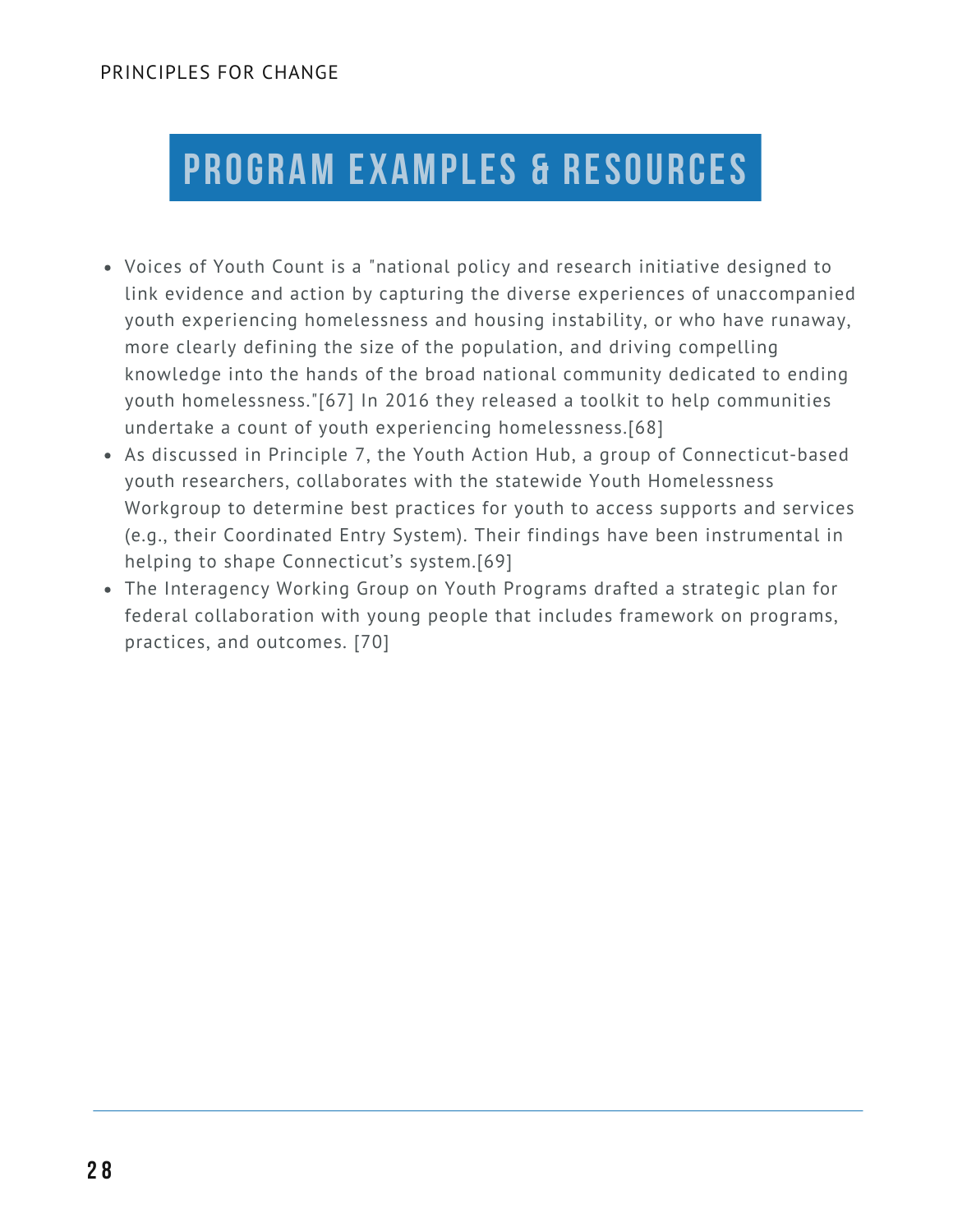# **E N D N O T E S**

[1] 1 National Alliance to End Homelessness. Youth - Overview. Available at

[www.endhomelessness.org/pages/youth\\_overview.](http://www.endhomelessness.org/pages/youth_overview)

[2] Office of Juvenile Justice and Delinquency Prevention. Statistical Briefing Book. Available at <http://www.ojjdp.gov/ojstatbb/>.

[\[3\] Final Report - Street Outreach Program Data Collection Study." The Administration for Children and Families, 3 May](https://nlchp.org/housing-not-handcuffs/) [2016,](http://www.acf.hhs.gov/archive/fysb/report/final-report-street-outreach-program-data-collection-study) [Retrieved January 26, 2022, from](https://nlchp.org/housing-not-handcuffs/) [www.acf.hhs.gov/archive/fysb/report/final-report-street-outreach-program](http://www.acf.hhs.gov/archive/fysb/report/final-report-street-outreach-program-data-collection-study)data-collection-study[.](https://nlchp.org/housing-not-handcuffs/)

[4] *Id.*

[5] Voices of Youth Count: Understanding and Ending Youth Homelessness. Chapin Hall. (2017). Retrieved January 26, 2022, from https://www.chapinhall.org/project/voices-of-youth-count/.

[6] Missed opportunities: Youth homelessness in America. Voices of Youth Count. (2017). Retrieved January 26, 2022, from https://voicesofyouthcount.org/brief/national-estimates-of-youth-homelessness/.

[7] "Human Trafficking." *State of California - Department of Justice - Office of the Attorney General*, 11 June 2021.

[Retrieved January 26, 2022. https://oag.ca.gHuman Trafficking | State of California - Department of Justice - Office of](https://oag.ca.gov/human-trafficking) the Attorney Generalov/human-trafficking.

[8] See footnotes 3-4.

[9] Gifford, Elizabeth J. *How Incarceration Affects the Health of Communities and Families* . NC Medical Journal, <https://www.ncmedicaljournal.com/content/ncm/80/6/372.full.pdf>.

[10] "STICKER SHOCK: STICKER SHOCK: Calculating the Full Price Tag for Youth Incarceration." *Justicepolicy.org*, Justice [Policy Institute, https://justicepolicy.org/wp-content/uploads/justicepolicy/documents/executive\\_summary\\_](https://justicepolicy.org/wp-content/uploads/justicepolicy/documents/executive_summary_-_sticker_shock_final.pdf) sticker shock final.pdf.

[11] National Law Center on Homelessness & Poverty. (2016). Housing Not Handcuffs. Retrieved January 26, 2022, from [https://housingnothandcuffs.org/.](https://housingnothandcuffs.org/)

[12] National Network for Youth, National Law Center on Homelessness & Poverty. (2019). (rep.). Alone Without a Home. Retrieved from <https://www.nn4youth.org/wp-content/uploads/Alone-Without-A-Home-2019.pdf>.

[13] Bell v. Boise (UNITED STATES DISTRICT COURT FOR THE DISTRICT OF IDAHO 2018).

[14] Debtors' prison for kids: The high cost of fines and fees in the Juvenile Justice System. debtorsprison.jlc.org. (n.d.). Retrieved January 26, 2022, from [https://debtorsprison.jlc.org/#!/map.](https://debtorsprison.jlc.org/#!/map)

[15] California Homeless Youth Project . California State Library. (2020). Retrieved January 26, 2022, from <https://library.ca.gov/crb/homeless-youth/>.

[16] The Annie E. Casey Foundation. "What Is Juvenile Diversion?" The Annie E. Casey Foundation, 23 Oct. 2020. Retrieved January 26, 2022. <https://www.aecf.org/blog/what-is-juvenile-diversion>.

[17] *Id.*

[18] Project Rose: An arrest alternative for victims of sex trafficking and prostitution. Taylor & Francis. (2014, January 21). Retrieved January 26, 2022, from [https://www.tandfonline.com/doi/abs/10.1080/10509674.2013.861323.](https://www.tandfonline.com/doi/abs/10.1080/10509674.2013.861323)

[19] Violence Prevention. (2018, February 8). The Commercial Sexual Exploitation of Children . CA Dept of Education. Retrieved January 26, 2022, from <https://www.cde.ca.gov/ls/ss/vp/commsexexploitationchild.asp>.

[20] Future Home of Juvenile Court. Juvenile Court Clerk of Metropolitan Nashville Davidson County. (n.d.). Retrieved January 26, 2022, from <https://juvenilecourtclerk.nashville.gov/future-home-of-juvenile-court/>.

[21] Cook, M. B. (2020). The Assessment Center Framework. National Assessment Center Association. Retrieved January 26, 2022, from https://www.nacassociation.org/the-assessment-center-

[framework#:~:text=Assessment%20Centers%20are%20integral%20to,of%20youth%20and%20their%20communitie](https://www.nacassociation.org/the-assessment-center-framework#:~:text=Assessment%20Centers%20are%20integral%20to,of%20youth%20and%20their%20communitie).

[22] Civil citation and other alternatives to arrest. Florida Department of Juvenile Justice. (2021). Retrieved January 27, [2022, from https://www.djj.state.fl.us/research/reports-and-data/interactive-data-reports/civil-citation-and-other](https://www.djj.state.fl.us/research/reports-and-data/interactive-data-reports/civil-citation-and-other-alternatives-to-arrest)alternatives-to-arrest.

[23] National Juvenile Defender Center. (n.d.). Stepping up: Florida's Top Juvenile Civil Citation Efforts. NJDC. Retrieved January 27, 2022, from [https://njdc.info/practice-policy-resources/topical-issues-search/?topics%5B%5D=119.](https://njdc.info/practice-policy-resources/topical-issues-search/?topics%5B%5D=119)

[24] Juvenile Justice Reform. National League of Cities. (2020, December 8). Retrieved January 27, 2022, from [https://www.nlc.org/initiative/juvenile-justice-reform/.](https://www.nlc.org/initiative/juvenile-justice-reform/)

[25] Coalition for Juvenile Justice. (n.d.). Youth Homelessness and the Juvenile Justice System: A Roadmap of What to Ask, Offer, and Expect from Referral to Reentry. juvjustice.org. Retrieved January 27, 2022, from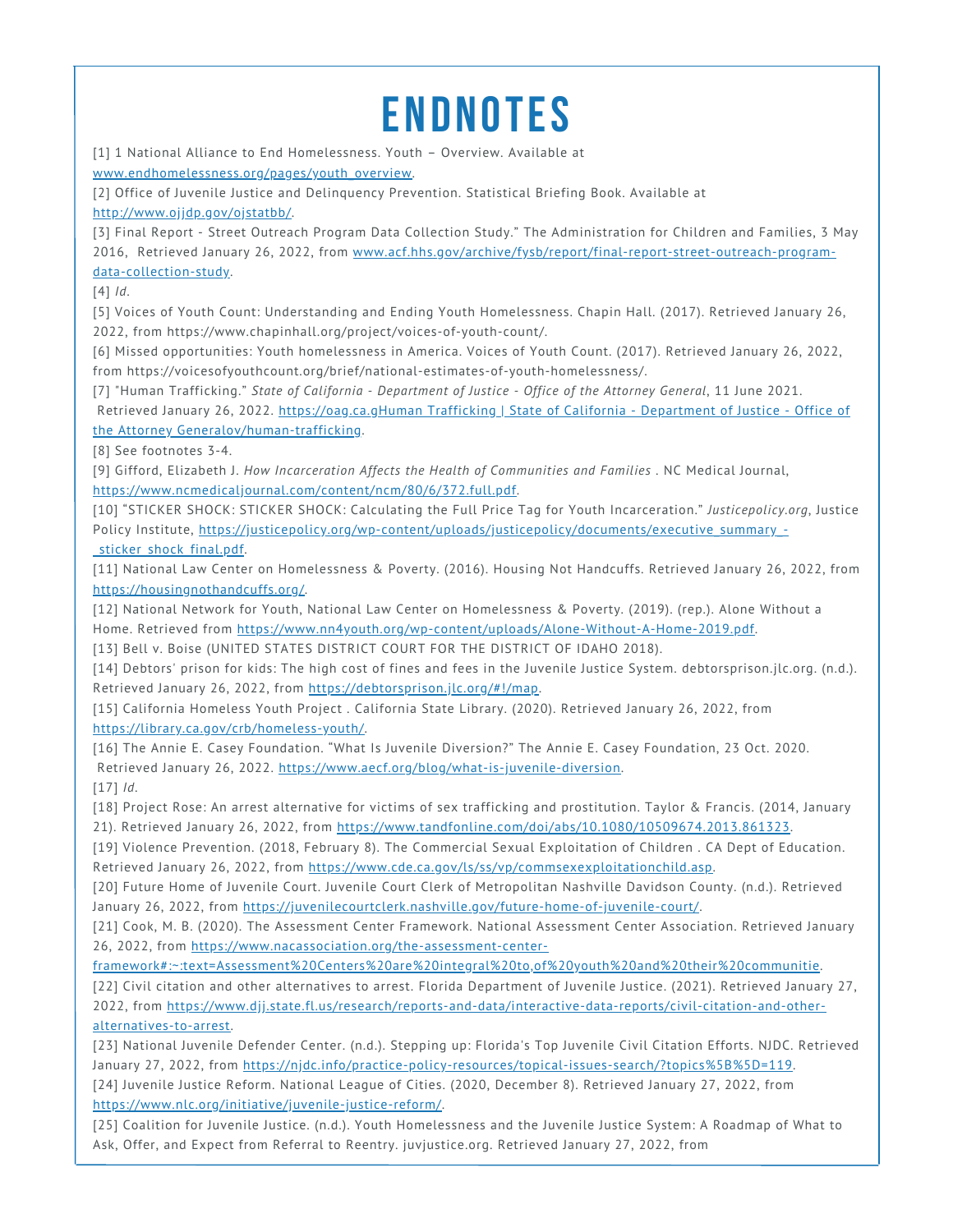https://www.juvjustice.org/sites/default/files/resource-

[files/Recommendationsforthe%20117th%204.14%20%281%29%20%281%29-compressed.pdf](https://www.juvjustice.org/sites/default/files/resource-files/Recommendationsforthe%20117th%204.14%20%281%29%20%281%29-compressed.pdf).

[26] Toleafoa, Aaron; Calixto, Edgar; Strickland, Rodney; Ackerson, Ron; Wilson, Keeve; Dehaven, Myraina. Coalition for Juvenile Justice. (2021). Reentry and Rehabilitation.

https://www.canva.com/design/DAEkL6OoDgg/H3UX0WcfsrpoYMlZo-svAA/view?

[utm\\_content=DAEkL6OoDgg&utm\\_campaign=designshare&utm\\_medium=link&utm\\_source=sharebutton.](https://www.canva.com/design/DAEkL6OoDgg/H3UX0WcfsrpoYMlZo-svAA/view?utm_content=DAEkL6OoDgg&utm_campaign=designshare&utm_medium=link&utm_source=sharebutton)

[27] Coalition for Juvenile Justice. *Reentry Planning: Preparing for a Safe Return.* Retrieved January 27, 2022, from https://www.canva.com/design/DAD44JQFuZ4/aw9Pn6LvzPeJPwUg6iZgVQ/view?

utm\_content=DAD44JOFuZ4&utm\_campaign=designshare&utm\_medium=link&utm\_source=sharebutton#2.

[28] Coalition for Juvenile Justice. (2021). *Reentry Planning.* Retrieved January 27, 2022.

https://www.canva.com/design/DAEfng3xZfo/xGqVond8fLiyQZfi1Kloow/view?

[utm\\_content=DAEfng3xZfo&utm\\_campaign=designshare&utm\\_medium=link&utm\\_source=sharebutton.](https://www.canva.com/design/DAEfng3xZfo/xGqVond8fLiyQZfi1Kloow/view?utm_content=DAEfng3xZfo&utm_campaign=designshare&utm_medium=link&utm_source=sharebutton)

[29] "2022 U.S. Trans Survey." *2022 U.S. Trans Survey*, <https://www.ustranssurvey.org/>.

[30] *Transforming Juvenile Probation a Vision ... - assets.aecf.org*. (n.d.). Retrieved January 26, 2022, from *Transforming Juvenile Probation a Vision ... - Assets.aecf.org*[. https://assets.aecf.org/m/resourcedoc/aecf-](https://assets.aecf.org/m/resourcedoc/aecf-transformingjuvenileprobation-2018.pdf)

transformingjuvenileprobation-2018.pdf.

[31] Rovner, Joshua, et al. "Racial Disparities in Youth Commitments and Arrests." *The Sentencing Project*, 14 Apr. 2016, [https://www.sentencingproject.org/publications/racial-disparities-in-youth-commitments-and-arrests/.](https://www.sentencingproject.org/publications/racial-disparities-in-youth-commitments-and-arrests/)

[32] "Home." *Harris County Resources for Children and Adults*[, https://resources.harriscountytx.gov/Our-Services/Services](https://resources.harriscountytx.gov/Our-Services/Services-for-At-Risk-Youth/TRIAD-Prevention-Program)for-At-Risk-Youth/TRIAD-Prevention-Program.

[33]*[CSH Helps Public, Private, Philanthropic Sectors Partner ...](https://www.csh.org/wp-content/uploads/2011/12/CSH-SIF-PFS-Press-Release-4-18-16.pdf)* https://www.csh.org/wp-content/uploads/2011/12/CSH-SIF-PFS-Press-Release-4-18-16.pdf.

[34] "Ending Youth Homelessness." *Ending Youth Homelessness | United States Interagency Council on Homelessness (USICH)*, <https://www.usich.gov/goals/youth>.

[35] State Council on Developmental Disabilities . *(2018). (rep.). Expanding Housing Opportunities for People with Intellectual and Developmental Disabilities. Retrieved January 27, 2022, from https://scdd.ca.gov/wp-*

*[content/uploads/sites/33/2018/12/STATEWIDE-STRATEGIC-FRAMEWORK-FOR-EXPANDING-HOUSING-OPPORTUNITIES-FOR-](https://scdd.ca.gov/wp-content/uploads/sites/33/2018/12/STATEWIDE-STRATEGIC-FRAMEWORK-FOR-EXPANDING-HOUSING-OPPORTUNITIES-FOR-PEOPLE-WITH-INTELLECTUAL-AND-DEVELOPMENTAL-DISABILITIES-10.16.pdf)PEOPLE-WITH-INTELLECTUAL-AND-DEVELOPMENTAL-DISABILITIES-10.16.pdf.*

[36] *"Five Facts about Housing Access for LGBT People." Housing Matters, 13 June 2018,*

*[https://housingmatters.urban.org/articles/five-facts-about-housing-access-lgbt-people.](https://housingmatters.urban.org/articles/five-facts-about-housing-access-lgbt-people)*

[\[37\] "Working with Homeless LGBTQ Youth."](https://www.lambdalegal.org/know-your-rights/article/youth-homeless) *Lambda Legal*, https://www.lambdalegal.org/know-yourrights/article/youth-homeless.

[38] *Los Angeles LGBT Center Rise Training for Trainers*. Retrieved January 26, 2022.

[https://files.lalgbtcenter.org/pdf/rise/Los-Angeles-LGBT-Center-RISE-Training-for-Trainers.pdf.](https://files.lalgbtcenter.org/pdf/rise/Los-Angeles-LGBT-Center-RISE-Training-for-Trainers.pdf)

[39] "Youth Employment Toolkit." *Staff Training | The Homeless Hub*, Retrieved January 26, 2022. [https://www.homelesshub.ca/toolkit/staff-training.](https://www.homelesshub.ca/toolkit/staff-training)

[40] Covenant House. (2013). (rep.). Homelessness, Survival Sex and Human Trafficking: As Experienced by the Youth of Covenant House New York. Retrieved January 27, 2022, from

https://humantraffickinghotline.org/sites/default/files/Homelessness%2C%20Survival%20Sex%2C%20and%20Human%2 0Trafficking%20-%20Covenant%20House%20NY.pdf.

[41] "I Am a Homeless Undocumented Immigrant. Can the Coalition Still Offer Me Services?" *Coalition For The Homeless*, [Retrieved January 27, 2022, from https://www.coalitionforthehomeless.org/get-help/help-with-something](https://www.coalitionforthehomeless.org/get-help/help-with-something-else/homeless-undocumented-immigrant-services/)else/homeless-undocumented-immigrant-services/.

[42] "Human Trafficking." *National Network for Youth*, 11 Jan. 2022, Retrieved January 27, 2022, from [https://nn4youth.org/learn/human-trafficking/.](https://nn4youth.org/learn/human-trafficking/)

[43] *NDRN - Juvenile Justice Report - P&A - Cap | NDRN*.

https://www.ndrn.org/images/Documents/Issues/Juvenile\_Justice/NDRN -\_Juvenile\_Justice\_Report.pdf.

[44] *Id.*

[45] "Future Interrupted: The Collateral Damage Caused by Proliferation of Juvenile Records." *Juvenile Law Center*, [Retrieved January 27, 2022, from https://jlc.org/resources/future-interrupted-collateral-damage-caused-proliferation](https://jlc.org/resources/future-interrupted-collateral-damage-caused-proliferation-juvenile-records)juvenile-records.

[46] "Collateral Consequences." *NJDC*, Retrieved January 27, 2022, [http://njdc.info/collateral-consequences/.](http://njdc.info/collateral-consequences/)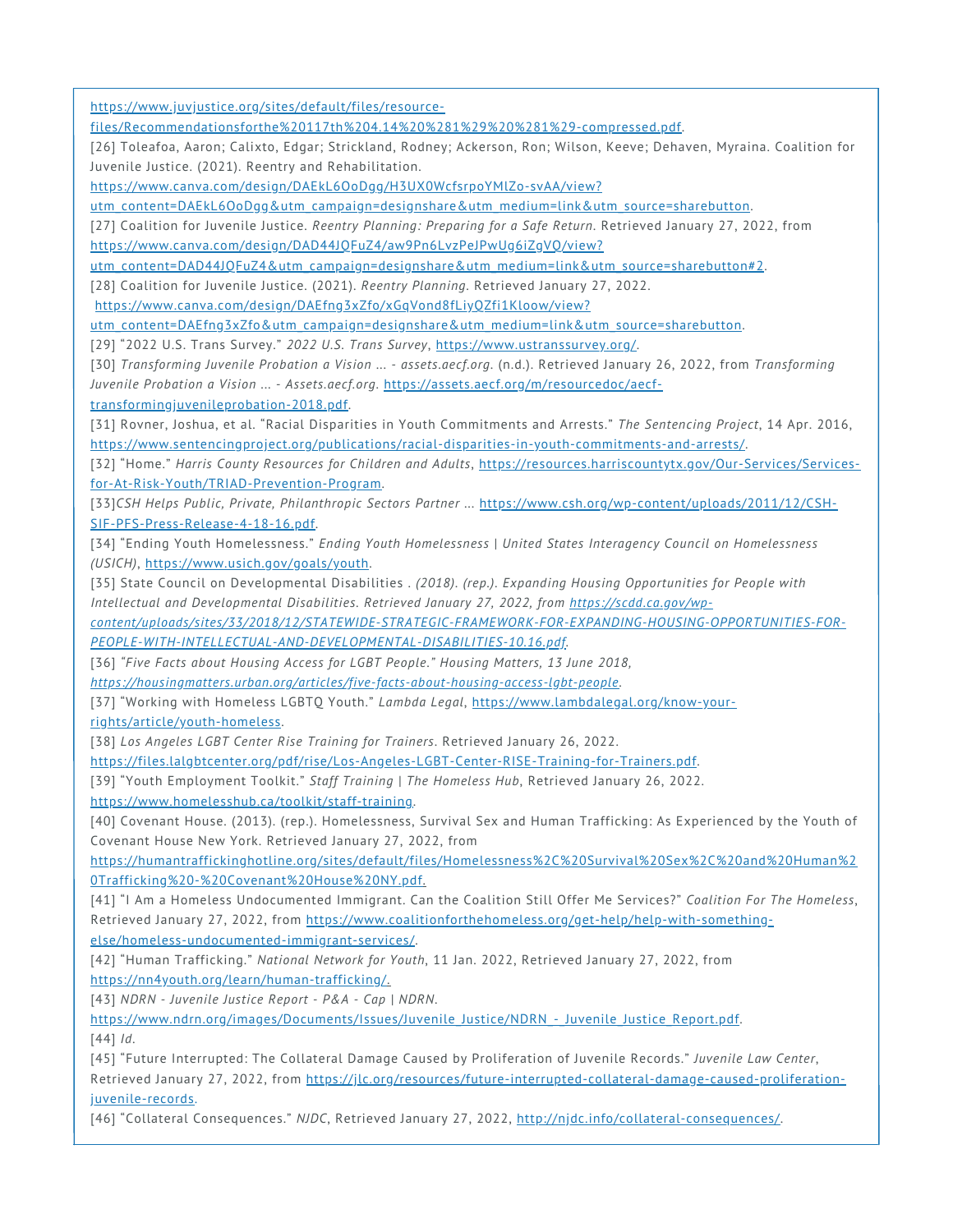[47] "Advocates' Guide." *National Low Income Housing Coalition*[, Retrieved January 27, 2022, https://nlihc.org/explore](https://nlihc.org/explore-issues/publications-research/advocates-guide)issues/publications-research/advocates-guide.

[48] "Past Webinars and Trainings." Past Webinars and Trainings | CJJ, Retrieved January 27, 2022, from [http://juvjustice.org/webinars-and-trainings/resources.](http://juvjustice.org/webinars-and-trainings/resources)

[49] "National Youth Advisory Council (NYAC)." National Network for Youth, 17 Sept. 2021,

<https://nn4youth.org/programs/nyac/>.

[50] *Id.*

[51]"A Way Home America." A Way Home America, 4 Jan. 2021, [https://awayhomeamerica.org/.](https://awayhomeamerica.org/)

[52] "Youth Action Board (YAB) Pathways to Leadership." HUD Exchange,

[https://www.hudexchange.info/resource/6276/youth-action-board-pathways-to-leadership/.](https://www.hudexchange.info/resource/6276/youth-action-board-pathways-to-leadership/)

[53] Youth Action Hub. A Youth-Led Center of Research & Advocacy. (2019, March 21). Retrieved January 27, 2022, from <https://youthactionhub.org/>.

[54] Welcome to the Link. The Link. (2022). Retrieved January 27, 2022, from <https://thelinkmn.org/>.

[55] "Human Trafficking." National Network for Youth, 11 Jan. 2022, <https://nn4youth.org/learn/human-trafficking/>.

[56] "At the Intersections: A Collaborative Resource on LGBTQ Youth Homelessness." True Colors United, National [LGBTQ Task Force, 2019, https://truecolorsunited.org/wp-content/uploads/2019/04/2019-At-the-Intersections-True-](https://truecolorsunited.org/wp-content/uploads/2019/04/2019-At-the-Intersections-True-Colors-United.pdf)Colors-United.pdf.

[57] Matsuno, Emmie, and Stephanie L. Budge. "Non-Binary/Genderqueer Identities: A Critical Review of the Literature." Current Sexual Health Reports, vol. 9, no. 3, 2017, pp. 116–20.

https://www.researchgate.net/publication/318504523\_Non-

binaryGenderqueer Identities a Critical Review of the Literature.

[58] *Id*.

[59] Housing & Homelessness. National Center for Transgender Equality. (2022). Retrieved January 27, 2022, from <https://transequality.org/issues/housing-homelessness>.

[60] Trans and Gender Non-Conforming Homelessness. National Alliance to End Homelessness. (2021, March 31). Retrieved January 27, 2022, from [https://endhomelessness.org/trans-and-gender-non-conforming-homelessness/.](https://endhomelessness.org/trans-and-gender-non-conforming-homelessness/)

[61] Gender-Responsive Services. Gender-Responsive Services | CJJ. (n.d.). Retrieved January 27, 2022, from

[https://www.juvjustice.org/our-work/safety-opportunity-and-success-project/national-standards/section-i-principles](https://www.juvjustice.org/our-work/safety-opportunity-and-success-project/national-standards/section-i-principles-responding-4)responding-4.

[62] Street Outreach Program . (2016). (rep.). ADMINISTRATION FOR CHILDREN AND FAMILIES FAMILY AND YOUTH SERVICES BUREAU STREET OUTREACH PROGRAM. Retrieved January 27, 2022, from

[https://www.acf.hhs.gov/sites/default/files/documents/fysb/data\\_collection\\_study\\_final\\_report\\_street\\_outreach\\_program](https://www.acf.hhs.gov/sites/default/files/documents/fysb/data_collection_study_final_report_street_outreach_program.pdf) .pdf.

[63] Youth Action Hub. A Youth-Led Center of Research & Advocacy. (2019, March 21). Retrieved January 27, 2022, from <https://youthactionhub.org/>.

[64] Welcome to the Link. The Link. (2022). Retrieved January 27, 2022, from <https://thelinkmn.org/>.

[65] Nelson, V., & Munoz, E. (2020). Televerde Foundation. Retrieved January 27, 2022, from

<https://televerdefoundation.org/>.

[66] Annie E. Casey. (2011). (rep.). No Place For Kids: The Case for Reducing Juvenile Incarceration. Retrieved January 27, 2022, from <https://assets.aecf.org/m/resourcedoc/aecf-NoPlaceForKidsFullReport-2011.pdf>.

[67] Chapin Hall. (2016). Voices of Youth Count. Retrieved January 27, 2022, from [https://voicesofyouthcount.org/.](https://voicesofyouthcount.org/)

[68] Chapin Hall, University of Chicago. (2018). Conducting a Youth Count: A Toolkit. Voices of Youth Count. Retrieved January 27, 2022, from<https://voicesofyouthcount.org/resource/conducting-a-youth-count-a-toolkit/>.

[69] Partnership for Strong Communities. (2016, September 22). The Youth Action Hub: Partnership for Strong [Communities. The Youth Action Hub. Retrieved January 27, 2022, from https://www.pschousing.org/news/youth-action](https://www.pschousing.org/news/youth-action-hub)hub.

[70] Interagency Working Group on Youth Programs. (2013). (rep.). Pathways for Youth: Draft Strategic Plan for Federal Collaboration. Retrieved January 27, 2022, from [https://youth.gov/docs/Pathways\\_for\\_Youth.pdf.](https://youth.gov/docs/Pathways_for_Youth.pdf)